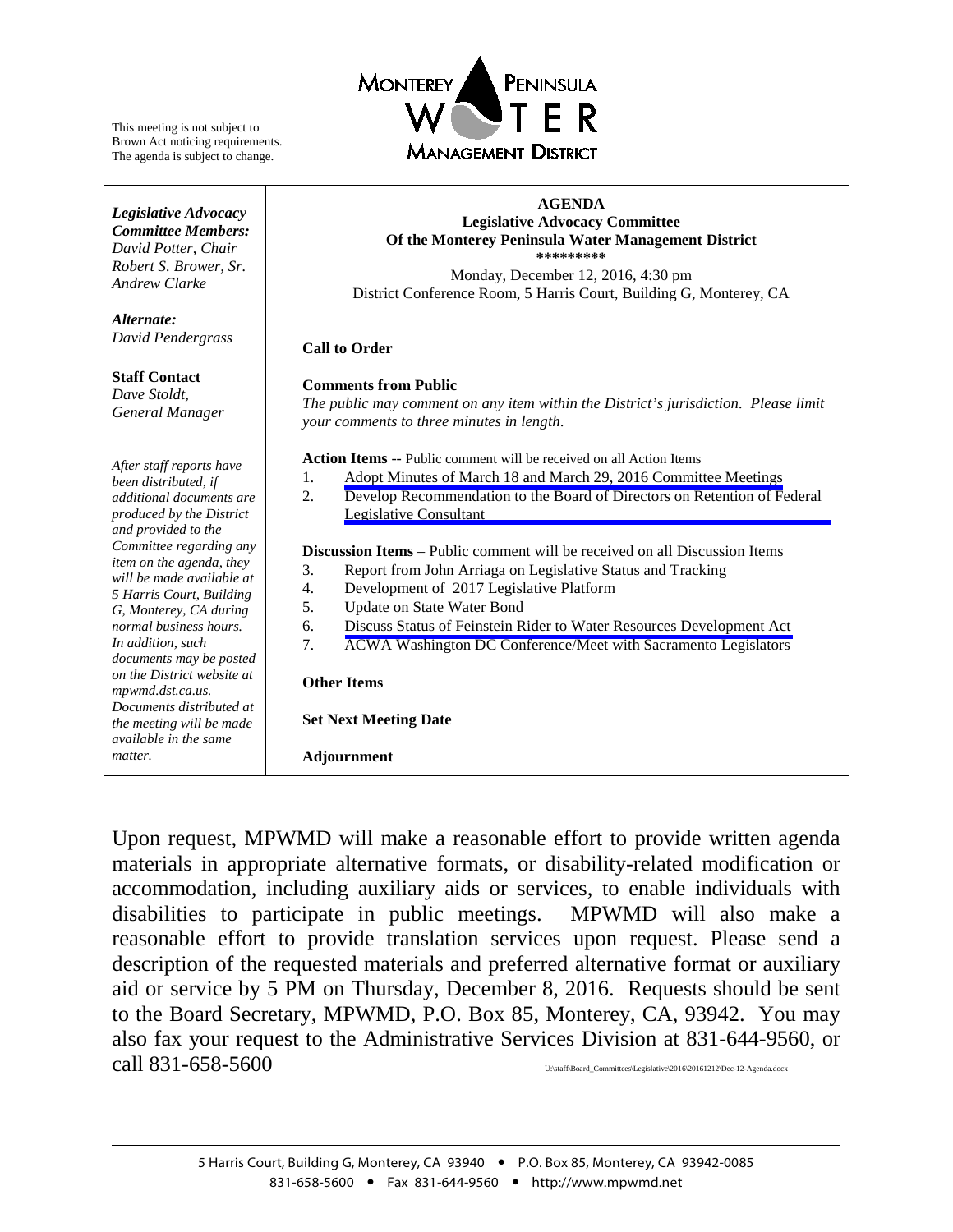## <span id="page-1-0"></span>**LEGISLATIVE ADVOCACY COMMITTEE**

**ITEM: ACTION ITEM**

**1. ADOPT MINUTES OF MARCH 18 AND MARCH 29, 2016 COMMITTEE MEETINGS**

**Meeting Date: December 12, 2016**

**From: David J. Stoldt, General Manager**

**Prepared By: Arlene Tavani**

**SUMMARY:** Attached as **Exhibits [1-A](#page-2-0) and [1-B](#page-4-0)**, respectively, are draft minutes of the March 18 and March 29, 2016 Legislative Advocacy committee meetings.

**RECOMMENDATION:** The Committee should review the draft minutes and approve them by motion.

#### **EXHIBITS:**

- **[1-A](#page-2-0)** Draft Minutes of the March 18, 2016 Committee Meeting
- **[1-B](#page-4-0)** Draft Minutes of the March 29, 2016 Committee Meeting

U:\staff\Board\_Committees\Legislative\2016\20161212\01\Item-1.docx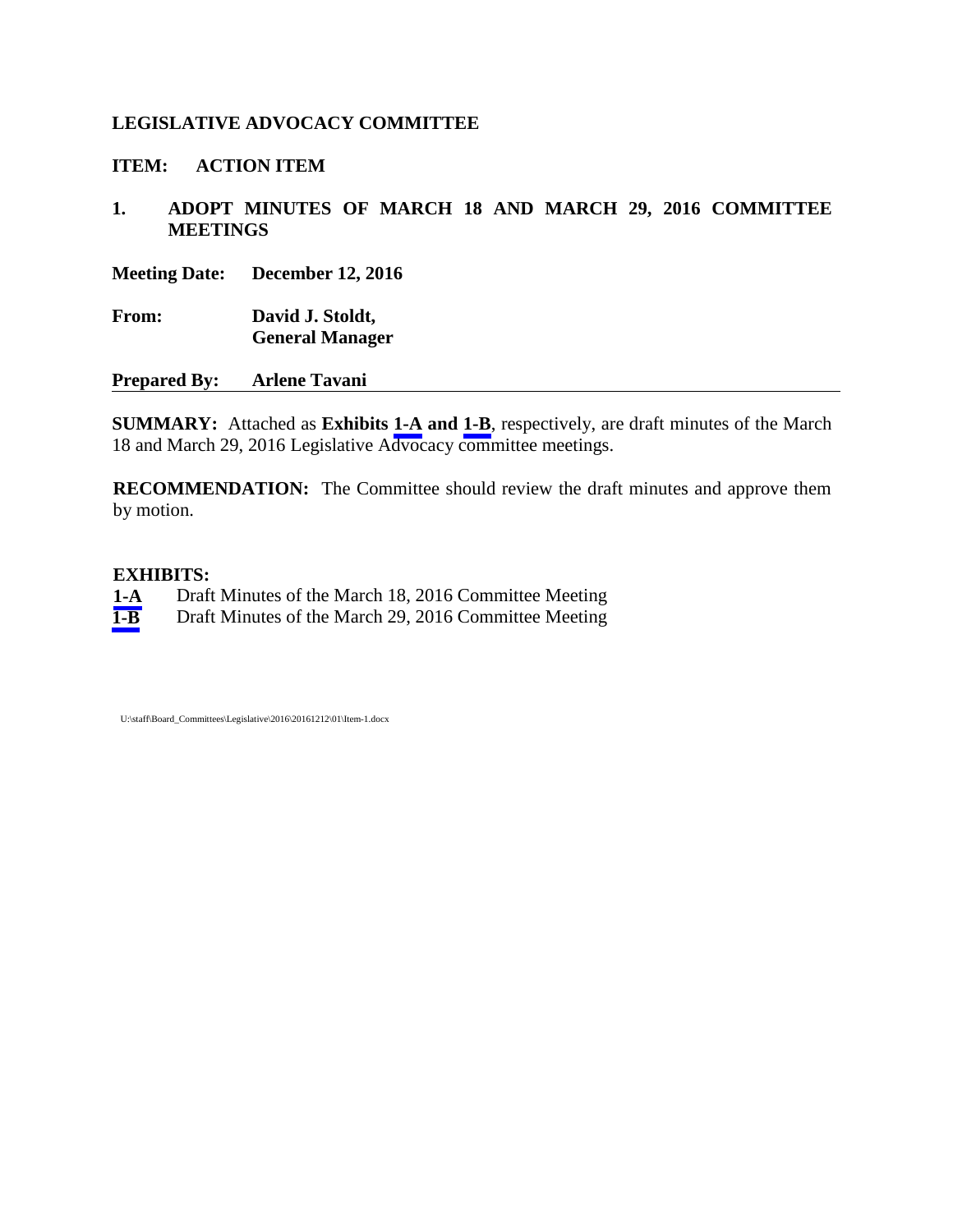

# **EXHIBIT 1-A**

#### **DRAFT MINUTES Legislative Advocacy Committee of the Monterey Peninsula Water Management District** *March 18, 2016*

#### <span id="page-2-0"></span>**Call to Order**

The meeting was called to order at 4:05 pm in the MPWMD conference room.

| Committee members present:       | David Potter, Chair<br>Robert S. Brower, Sr.<br>Andrew Clarke          |
|----------------------------------|------------------------------------------------------------------------|
| <b>Staff members present:</b>    | David J. Stoldt, General Manager<br>Arlene Tavani, Executive Assistant |
| <b>District Counsel present:</b> | David C. Laredo                                                        |
| <b>Consultant present:</b>       | John Arriaga, JEA and Associates                                       |
| <b>Comments from the Public:</b> | No comments.                                                           |

#### **Action Items**

**1. Adopt Minutes of December 14, 2015 Committee Meeting** On a motion by Brower and second of Clarke, the minutes were approved on a vote of  $3 - 0$  by Brower, Clarke and Potter.

### **2. Consider Retention of Federal Legislative Consultant**

On a motion by Brower and second of Clarke, the committee recommended that staff distribute a request for proposals for retention of a legislative consultant, submit the proposals received for committee review, and then refer them to the Board of Directors for a final decision. The motion was approved unanimously on a vote of  $3 - 0$  by Brower, Clarke and Potter. No comments were directed to the committee during the public comment period on this item.

#### **Presentations**

### **3. Report on Legislative Status and Tracking from John Arriaga**

Arriaga reported that the deadline for introduction of new legislation was February19, 2016. The Association of California Water Agencies was monitoring 220 bills. Arriaga had identified 22 bills of interest to the Water Management District, and following discussions with Stoldt, the list was reduced to 16. Arriaga and Stoldt reviewed the list of bills and responded to questions from the committee members. No comments were directed to the committee during the public comment period on this item.

#### **Discussion Items**

### **4. Review Draft 2016-17 Legislative Advocacy Plan**

Stoldt distributed the draft 2016-17 Legislative Advocacy Plan that was scheduled for Board review and adoption on April 18, 2016.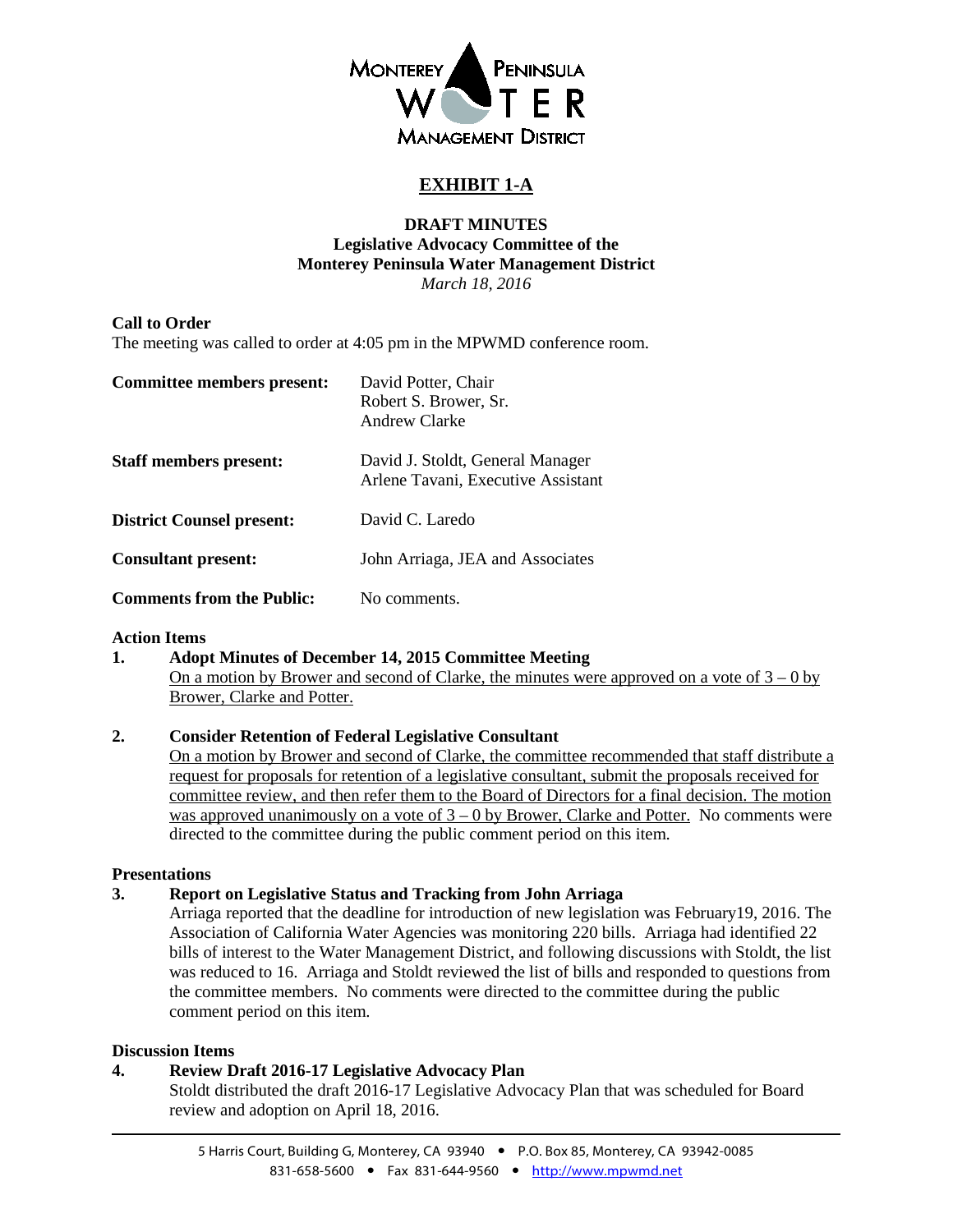#### **5. Report on February 2016 Trip to Washington DC**

Stoldt distributed letters of support for the Pure Water Monterey Project received from Senator Diane Feinstein and Congressman Sam Farr. Receipt of these letters was in response to contacts made with legislators during the February 2016 trip to Washington DC. Stoldt noted that he also expects to receive a letter of support from Senator Barbara Boxer.

#### **6. Update on State Water Bond**

No discussion. Reviewed under agenda item 4.

**Other Items:** No other items were discussed.

#### **Set Next Meeting Date**

No follow-up meeting was scheduled.

#### **Adjournment**

The meeting was adjourned at 5:00 pm.

U:\staff\Board\_Committees\Legislative\2016\20161212\01\Item-1-Exh-A.docx

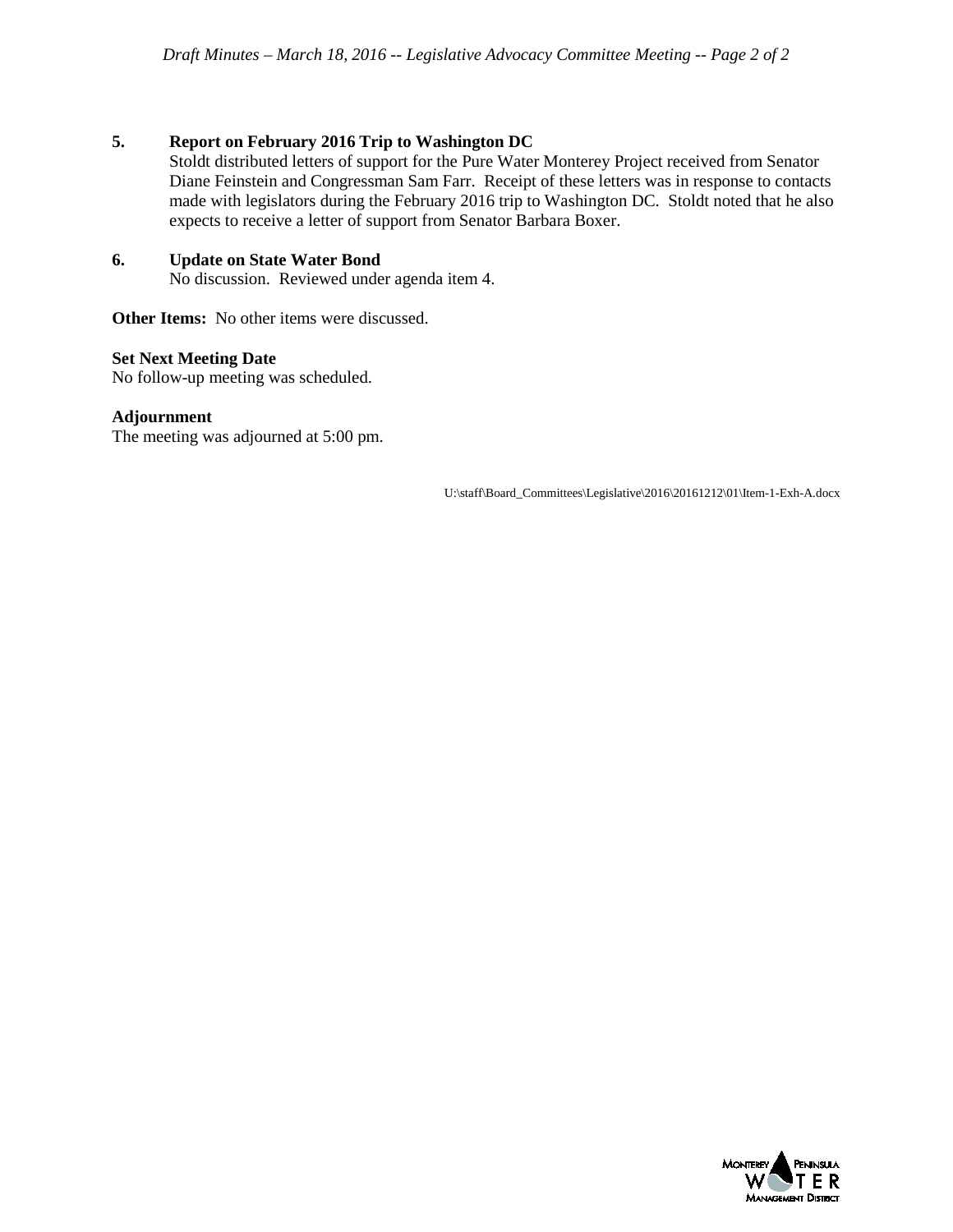

## **EXHIBIT 1-B**

#### **DRAFT MINUTES Legislative Advocacy Committee of the Monterey Peninsula Water Management District** *March 29, 2016*

#### <span id="page-4-0"></span>**Call to Order**

The meeting was called to order at 10:00 am in the MPWMD conference room.

| Committee members present:       | David Potter, Chair<br>Robert S. Brower, Sr.<br>David Pendergrass (Committee Alternate) |
|----------------------------------|-----------------------------------------------------------------------------------------|
| Committee members absent:        | Andrew Clarke                                                                           |
| <b>Staff members present:</b>    | David J. Stoldt, General Manager<br>Arlene Tavani, Executive Assistant                  |
| <b>District Counsel present:</b> | David C. Laredo                                                                         |
| <b>Comments from the Public:</b> | No comments.                                                                            |

#### **Action Items**

**1. Review Legislative History of California State Model Water Efficient Landscape Ordinance and Consider Recommending Approval by Board of District Ordinance Implementing State Requirements**

Brower offered a motion that was seconded by Potter to refer this issue for a second time to the Technical Advisory Committee (TAC). Staff should prepare for the TAC a list of the existing landscaping requirements, and the new requirements mandated by the state. If the jurisdictions support the Water Management District's effort to become the regional agency that \_\_\_\_\_\_ the ordinance and reports to the state on compliance, then each jurisdiction should submit a letter expressing support to the Board of Directors. The motion was approved on a vote of  $3 - 0$  by Brower, Potter and Pendergrass.

During receipt of public comment, Jeanne Byrne addressed the committee. She described the new regulations as "onerous" due to the cost to the applicant of developing landscaping and, in some cases, grading plans. Also the cost to the Water Management District staff to process the landscape plan application. She proposed that the Water Management District analyze the landscaping plan at no charge to the applicant. Byrne stated that if the jurisdictions preferred to adopt the landscaping regulations individually, there may be support for requesting that the State modify the landscaping ordinance.

**Other Items:** No other items were discussed.

#### **Set Next Meeting Date**

No follow-up meeting was scheduled.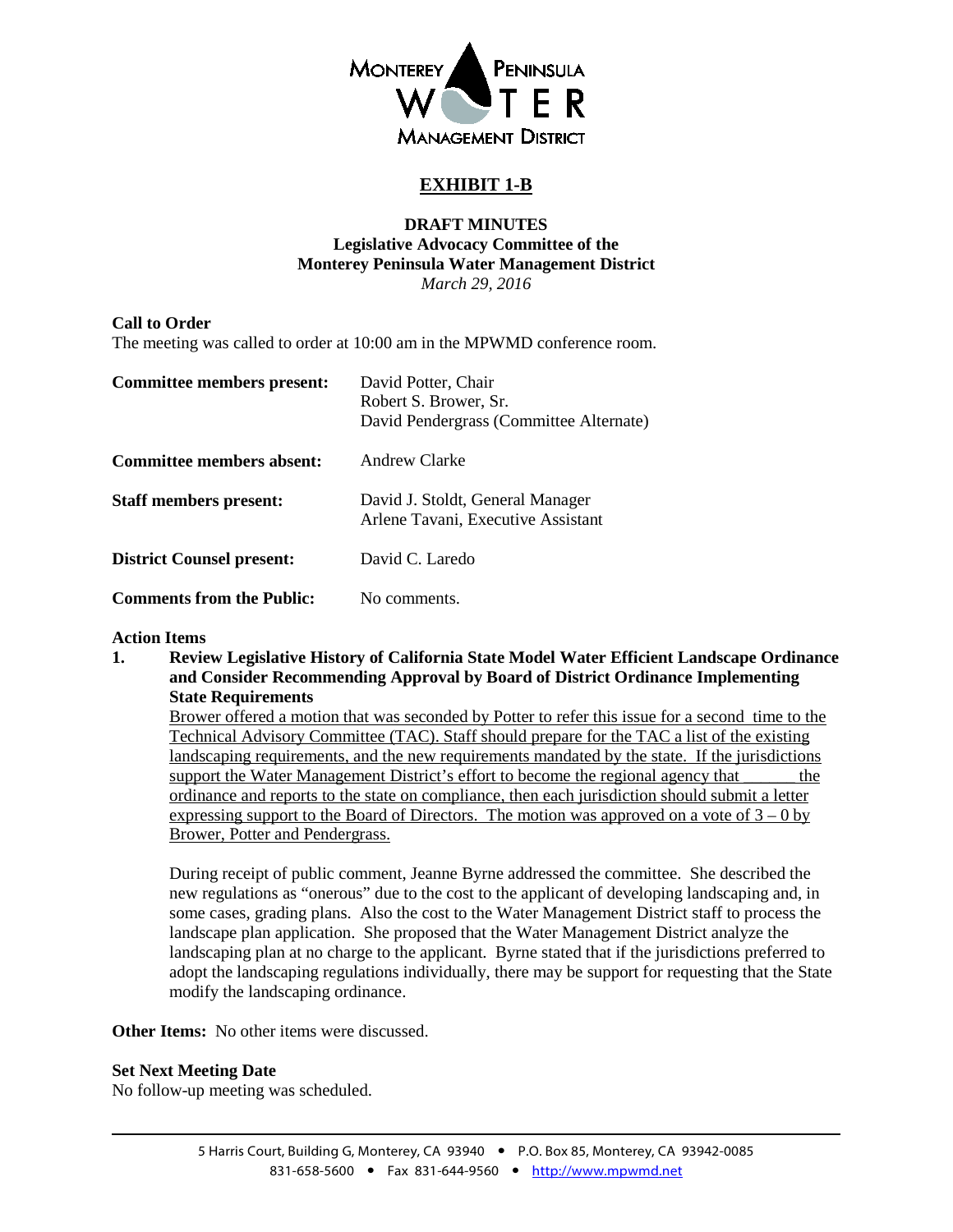*Draft Minutes – March 18, 2016 -- Legislative Advocacy Committee Meeting -- Page 2 of 2*

# **Adjournment**

The meeting was adjourned at 10:55 am.

 $U:\delta\Gamma\subset\mathbb{L}e\simeq\mathbb{L}e\simeq\mathbb{L}e\simeq\mathbb{L}e\simeq\mathbb{L}e\simeq\mathbb{L}e\simeq\mathbb{L}e\simeq\mathbb{L}e\simeq\mathbb{L}e\simeq\mathbb{L}e\simeq\mathbb{L}e\simeq\mathbb{L}e\simeq\mathbb{L}e\simeq\mathbb{L}e\simeq\mathbb{L}e\simeq\mathbb{L}e\simeq\mathbb{L}e\simeq\mathbb{L}e\simeq\mathbb{L}e\simeq\mathbb{$ 

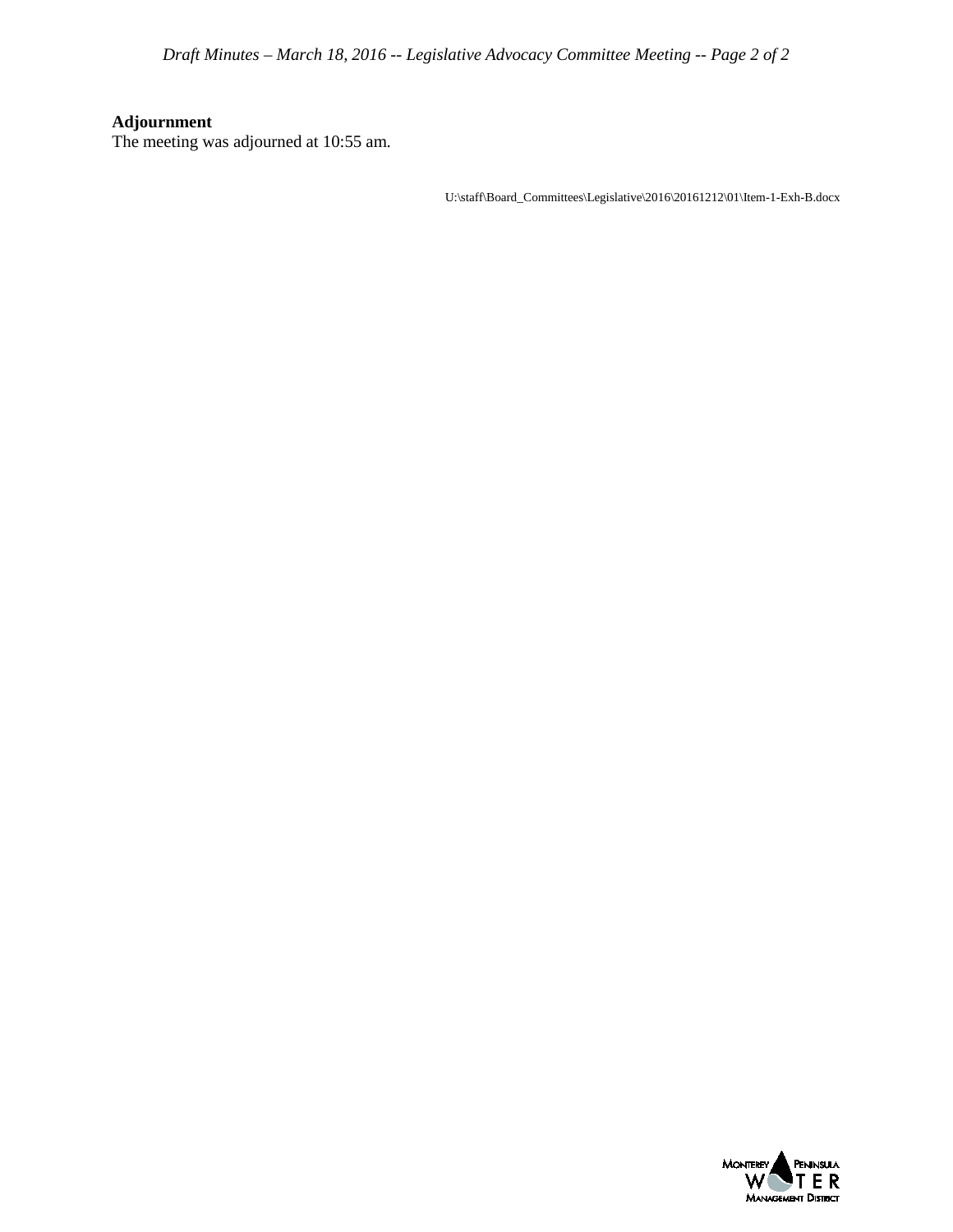## <span id="page-6-0"></span>**LEGISLATIVE ADVOCACY COMMITTEE**

### **ITEM: ACTION ITEM**

## **2. DEVELOP RECOMMENDATION TO THE BOARD OF DIRECTORS ON RETENTION OF FEDERAL LEGISLATIVE CONSULTANT**

| <b>Meeting Date:</b>        | <b>December 12, 2016</b>                                                     | <b>Budgeted:</b>                  | N/A |
|-----------------------------|------------------------------------------------------------------------------|-----------------------------------|-----|
| From:                       | David J. Stoldt<br><b>General Manager</b>                                    | Program/<br><b>Line Item No.:</b> | N/A |
| <b>Prepared By:</b>         | David J. Stoldt                                                              | <b>Cost Estimate:</b>             |     |
| <b>CEQA Compliance: N/A</b> | <b>General Counsel Approval: N/A</b><br><b>Committee Recommendation: N/A</b> |                                   |     |

**SUMMARY:** At its April 18, 2016 meeting the District Board adopted the 2016-17 Legislative Advocacy Plan to establish District legislative and government affairs priorities for FY 2016-17. The first of six items with respect to the District's Federal strategy was to evaluate hiring a Washington DC consultant that offers a deep understanding of the federal budget, legislative process, funding opportunities, and regulatory setting. The consultant needs established relationships with both Congress and regulatory departments related to water, including but not limited to BLM, NOAA (NMFS), USBR, USDA, and EPA.

An amount of \$30,000 was included in the FY 2016-17 General Manager's professional services budget as a placeholder to represent approximately a half-year expenditure. This amount may be insufficient, based on statements of qualifications received.

On November 1, 2016 a Request for Qualifications (RFQ) was issued, with the following proposed scope:

Scope of work will include, but is not limited to:

- Identifying legislation or proposed regulatory changes that may impact the District.
- Consult with staff to develop positions on relevant legislation.
- Advocate the District's position on bills and matters of interest.
- Represent the District in meetings with staff, directors, or independently with congressional members and staff, administration officials, regulatory agencies.
- Coordinate federal outreach with District's State governmental outreach
- Identify funding opportunities and notify of timing, requirements, and advocate on behalf of District
- Direct contact with associations including ACWA, WateReuse, etc.
- Prepare materials for briefing talking points, briefing books, letters, as necessary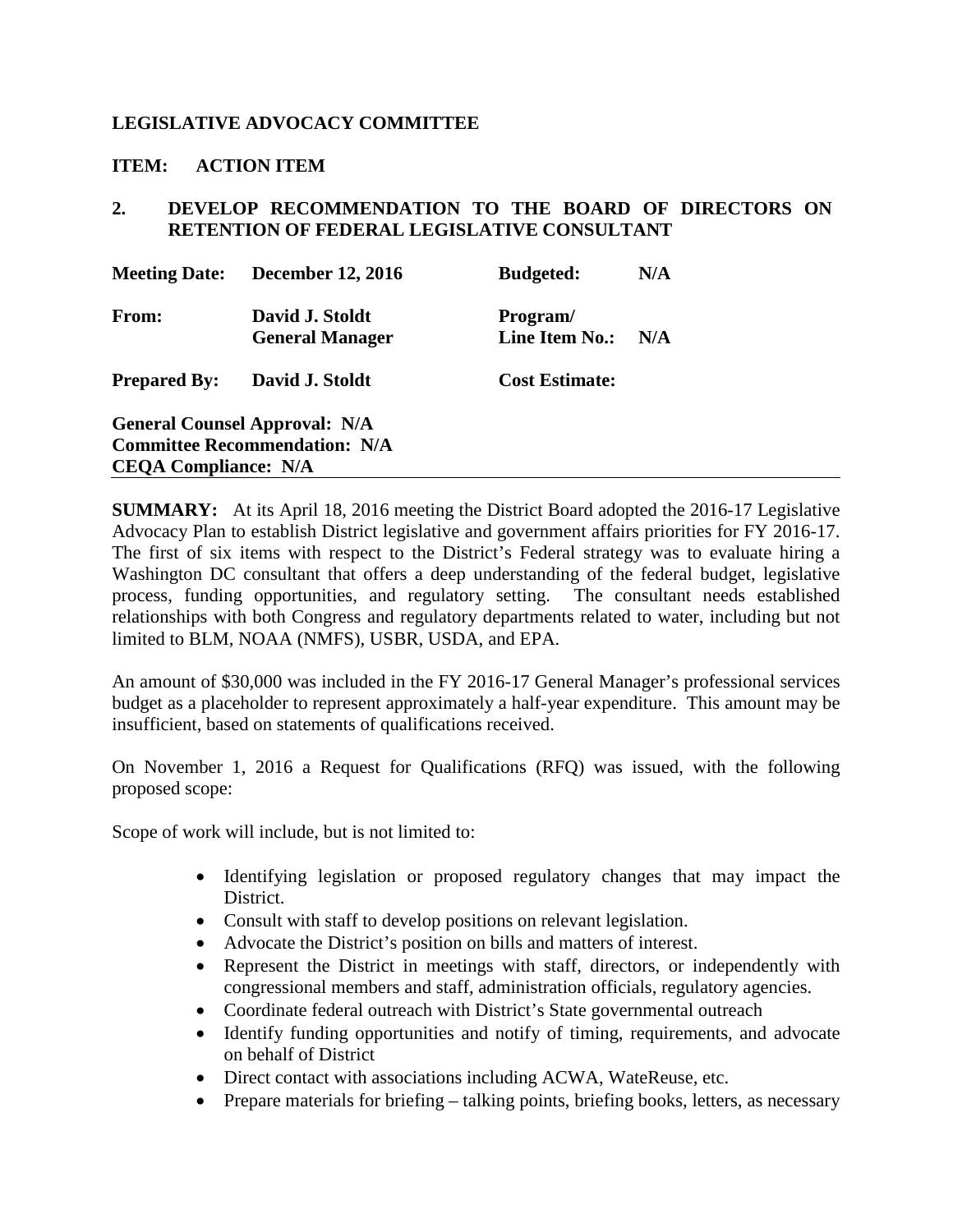- Coordinate with other water district lobbyists and organizations
- Maintain close relationships with Monterey legislative delegation
- Organize timely trips as needed, but at least once a year separate from ACWA trip.
- Provide similar services for the District's project partner(s), as needed and at the direction of the District.
- Periodic reporting of activities

The full RFQ is attached as **Exhibit [2-A](#page-9-0)**.

The RFQ was sent to 3 firms: The Ferguson Group (Roger Gwinn), The Furman Group (Hal Furman), and Nossaman LLP (Brent Heberlee). All three firms responded. Their responses are summarized in the "DISCUSSION" section below. Each Committee member was provided a copy of each submittal in order to inform the Committee discussion and recommendation.

**RECOMMENDATION:** It is recommended that the Committee review the statements of qualifications and develop a recommendation of a consulting firm for the Board, at its December 12, 2016 meeting, to authorize the General Manager to enter into an agreement.

**DISCUSSION:** The respondents were told that their statements of qualifications would be evaluated with equal weight on 4 criteria as shown in the summary table below. The General Manager performed his evaluation shown below, but each of the Legislative Advocacy Committee members are asked to perform their own evaluation, to inform the Committee recommendation. Additionally, qualitative factors such as professional appearance of the submittal, overall quality of the submittal, consultant familiarity with the District, outside thirdparty references, and so on may be considered. Finally, the proposing firms' cost proposals were considered.

| Criteria                                                                                             | <b>Nossaman</b> | <b>The Ferguson</b><br>Group | <b>The Furman</b><br>Group |
|------------------------------------------------------------------------------------------------------|-----------------|------------------------------|----------------------------|
| Experience - with<br>municipalities, special<br>districts, agency's & other<br>governmental entities | 15              | 20                           | 25                         |
| Experience - with specific<br>federal agencies                                                       | 15              | 20                           | 20                         |
| Experience - with specific<br>water-related issues                                                   |                 | 25                           | 25                         |
| Personnel                                                                                            | 10              | 20                           | 15                         |
| <b>Total Points</b>                                                                                  | 47              | 85                           | 85                         |

## **Summary of General Manager's Evaluation**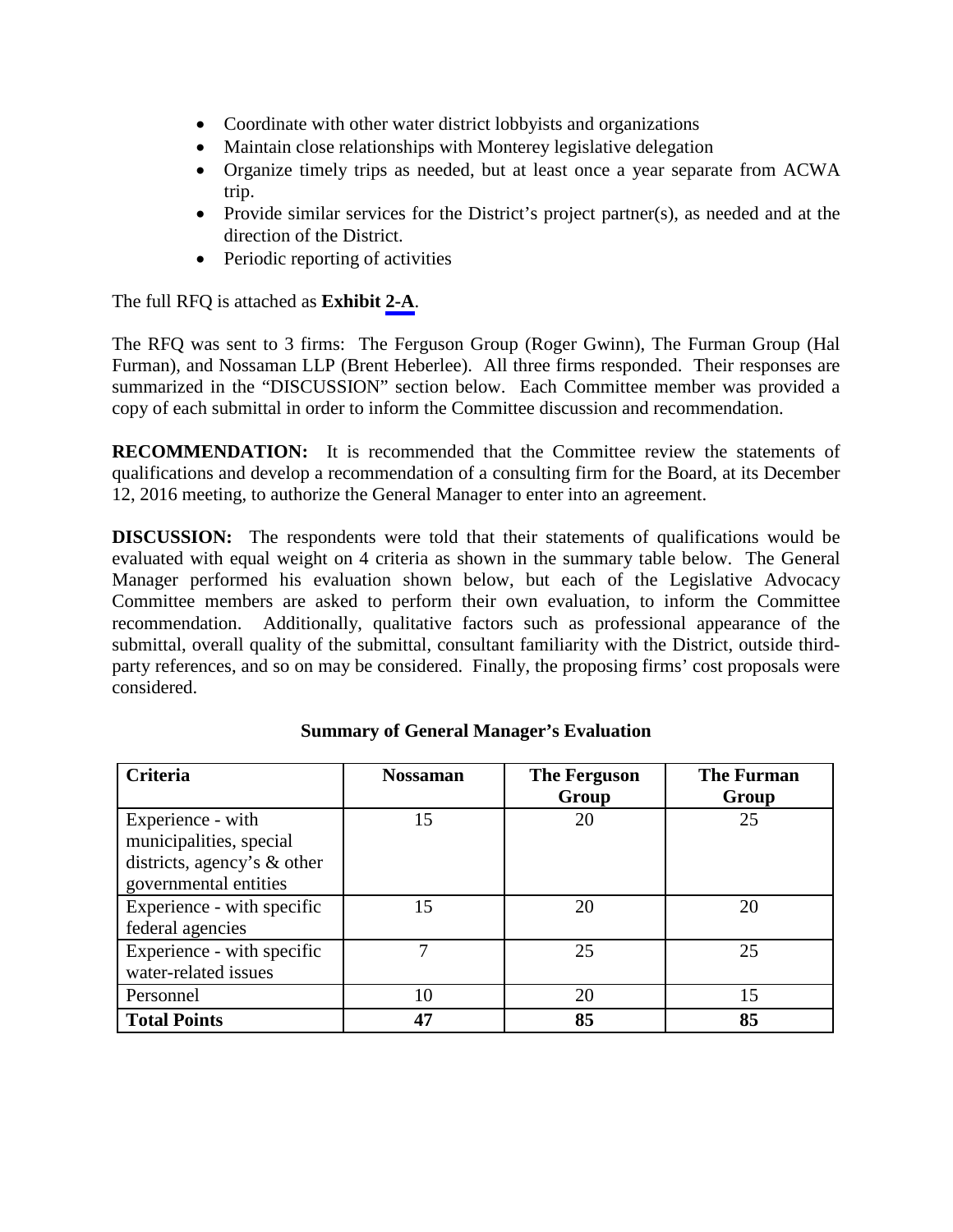## **Qualitative Overview:**

The submittals by The Ferguson Group and Nossaman were clearly more professional looking. Nossaman has a solid foundation on Monterey County issues and some knowledge of the District, but very limited water experience. The Ferguson Group has the strongest familiarity with the District, but the Furman Group did a very good job of researching District needs and activities. The Ferguson Group and The Furman Group clearly outpace Nossaman on water issues, but The Furman Group looks small compared to The Ferguson Group's resources. All three firms were supported in conversation with a California water association governmental affairs representative, but references for The Ferguson Group were very strong from a General Manager of another California water agency with projects similar to Pure Water Monterey. The Furman Group references were also strong. No references for Nossaman were contacted because no water agency references were provided – however, the County of Monterey has been satisfied with Nossaman and Directors Potter and Brower had a very positive experience with them in February 2016 on a Washington DC visit. The District General Manager will have other qualitative factors that will be discussed with the Committee at its meeting.

### **Fees:**

|                     | <b>Nossaman</b>    | <b>The Ferguson</b> | <b>The Furman</b>  |
|---------------------|--------------------|---------------------|--------------------|
|                     |                    | Group               | Group              |
| <b>Fee Proposal</b> | \$60,000           | \$96,000            | $$150,000 -$       |
|                     | (no hourly option) | (or hourly)         | \$180,000          |
|                     |                    |                     | (no hourly option) |

Out-of pocket expenses billed at cost by all three respondents.

## **EXHIBIT**

[2-A](#page-9-0) Request for Qualifications – Federal Legislative and Agency Lobbyist

U:\staff\Board\_Committees\Legislative\2016\20161212\02\Item-2.docx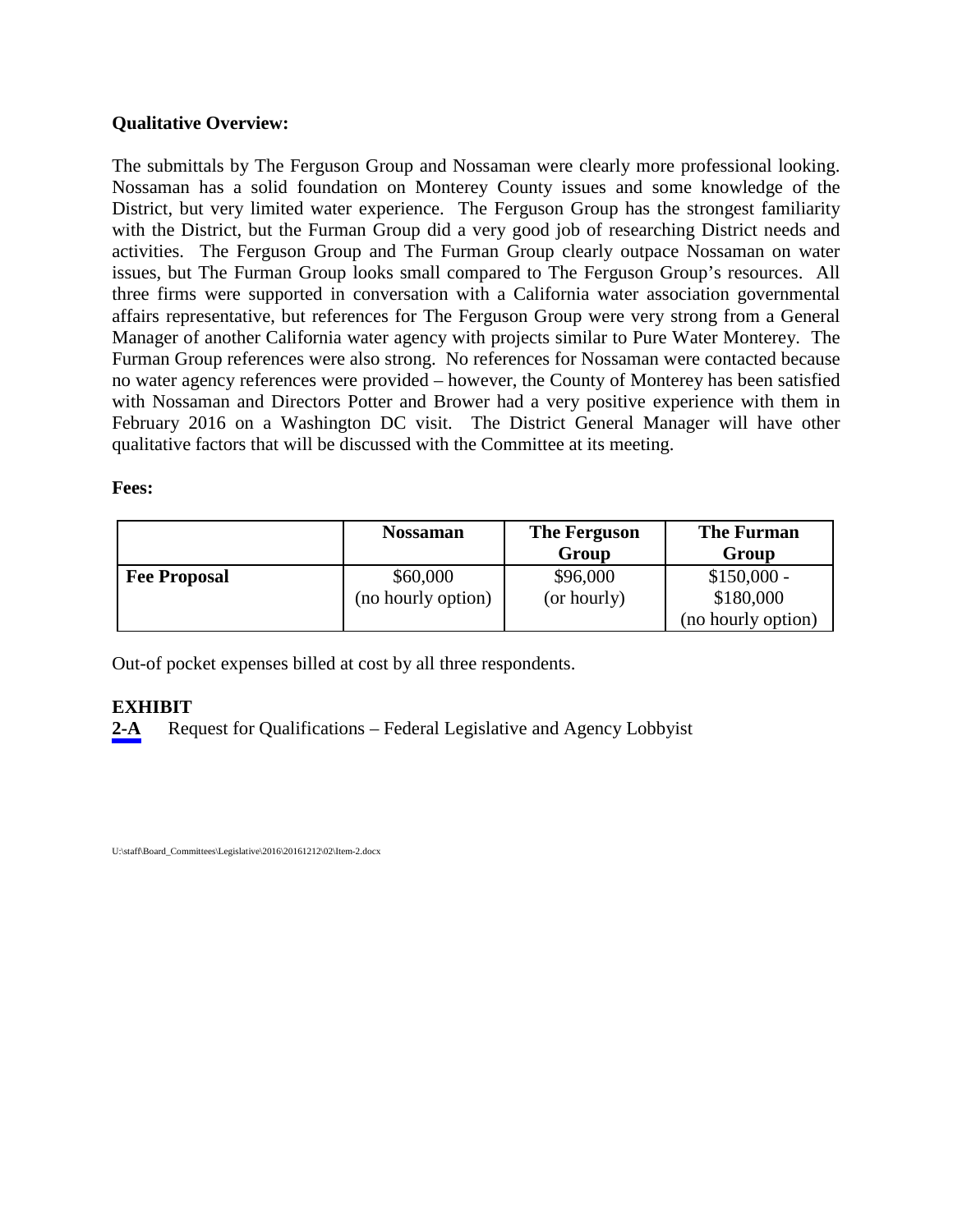# **EXHIBIT 2-A**



<span id="page-9-0"></span>November 1, 2016

To Selected Recipients

Re: Request for Qualifications – Federal Legislative and Agency Lobbyist

Dear Sir or Madam:

The Monterey Peninsula Water Management District (District), is seeking a qualified Consultant to provide Federal Legislative and Agency Lobbyist services for the District's water supply activities on behalf of the Monterey Peninsula. You are invited to submit a Statement of Qualifications for such services.

In general, the selected consultant should offer a deep understanding of the federal budget, legislative process, funding opportunities, and regulatory setting, including both Congress and regulatory departments related to water, including but not limited to BLM, NOAA (NMFS), USBR, USDA, and EPA. Consultant should be able to identify federal crossover with District activities (Pure Water Monterey, Los Padres Dam, Carmel River Mitigation Program, other?) and what benefits of a federal strategy may accrue.

## Scope of Services

Scope of work will include, but is not limited to:

- Identifying legislation or proposed regulatory changes that may impact the District.
- Consult with staff to develop positions on relevant legislation.
- Advocate the District's position on bills and matters of interest.
- Represent the District in meetings with staff, directors, or independently with congressional members and staff, administration officials, regulatory agencies.
- Coordinate federal outreach with District's State governmental outreach
- Identify funding opportunities and notify of timing, requirements, and advocate on behalf of District
- Direct contact with associations including ACWA, WateReuse, etc.
- Prepare materials for briefing talking points, briefing books, letters, as necessary
- Coordinate with other water district lobbyists and organizations
- Maintain close relationships with Monterey legislative delegation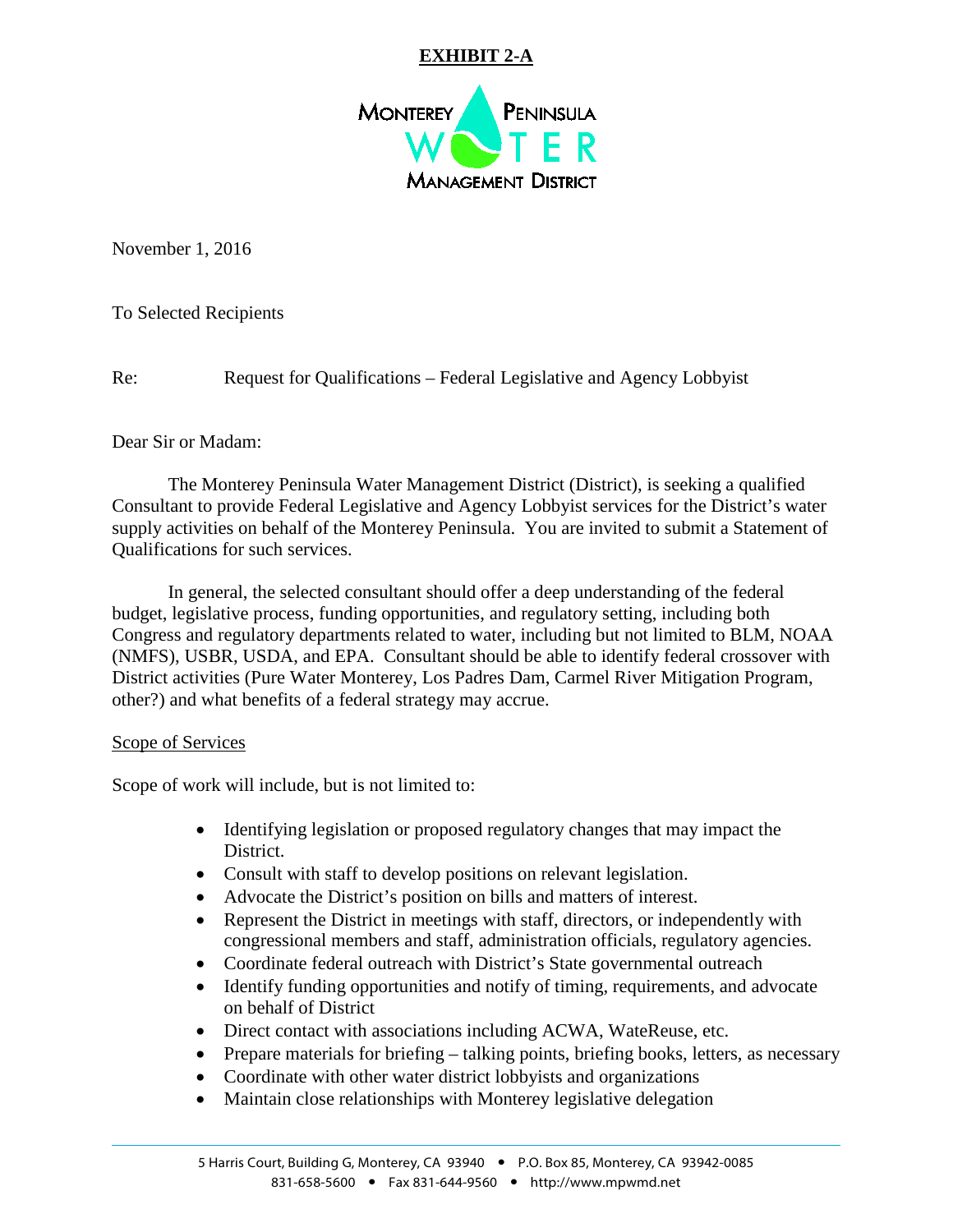- Organize timely trips as needed, but at least once a year separate from ACWA trip.
- Provide similar services for the District's project partner(s), as needed and at the direction of the District.
- Periodic reporting of activities

It is understood that the responding Consultant's Statement of Qualifications will be used by the District as the basis to qualify firms for further consideration.

This RFQ is issued by the District to provide potential Firms with information, guidelines and rules to prepare and submit a Statement of Qualifications. The submittal must satisfy all criteria established in this RFQ and described in Attachment A to qualify for evaluation.

Any written proposals, other submissions, correspondence and all records made thereof, pursuant to this RFQ shall be opened in public in compliance with state law governing public records and meetings.

#### Reservation of Rights

The issuance of this RFQ constitutes only an invitation to present qualifications. The District reserves the right to determine, in its sole discretion, whether any aspect of the Statement of Qualifications satisfactorily meets the criteria established in this RFQ, the right to seek clarification from any Consultant submitting qualifications, and the right to reject any or all responses with or without cause. The District also reserves the right to modify the Scope of Services to be considered for this project. In the event that this RFQ is withdrawn by the District, or the District does not proceed for any reason, including but not limited to the failure to occur of any of those things or events set forth herein, the District shall have no liability to any Consultant for any costs of expenses incurred in connection with the preparation and submittal of this RFQ, or otherwise.

#### Term

Provide Federal Legislative and Agency Lobbying Services to District for a period of two (2) years with the option of one (1) renewal for two (2) additional years.

#### Qualifications and Selection Process

The District will receive Qualification Statements from potential Firms in response to the Request for Qualifications included in Attachment A of this RFQ. Based on the objective criteria for each of the Response Requirements, Executive Summary, Experience, and Personnel and Equipment, and other such factors as may be determined by the District to be applicable to the particular requirements of the project, the Agency will qualify Firms for further consideration.

Proposals should be submitted by 4:00 p.m. on Thursday, December 1, 2016. Three (3) hard copies shall be addressed and sent to the address below and a copy in PDF format shall be emailed to dstoldt@mpwmd.net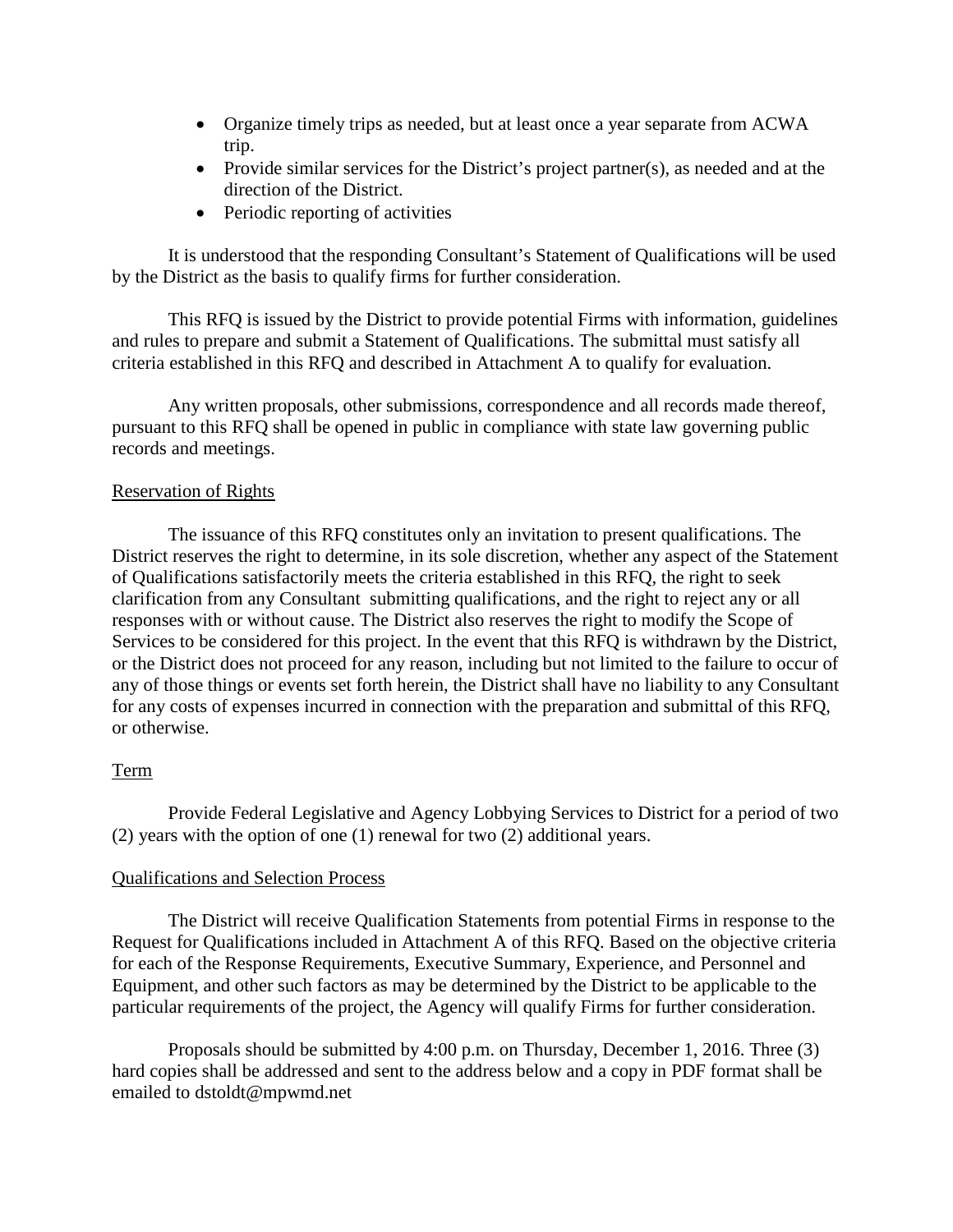Monterey Peninsula Water Management District (MPWMD) 5 Harris Court, Building G Monterey, CA 93940 Attention: General Manager

Thank you for your cooperation. If you have any questions or comments concerning the scope of services or Statement of Qualifications, please contact me at 831-658-5651 or dstoldt@mpwmd.net

Very truly yours,

 $\Box$ David J. Stoldt

General Manager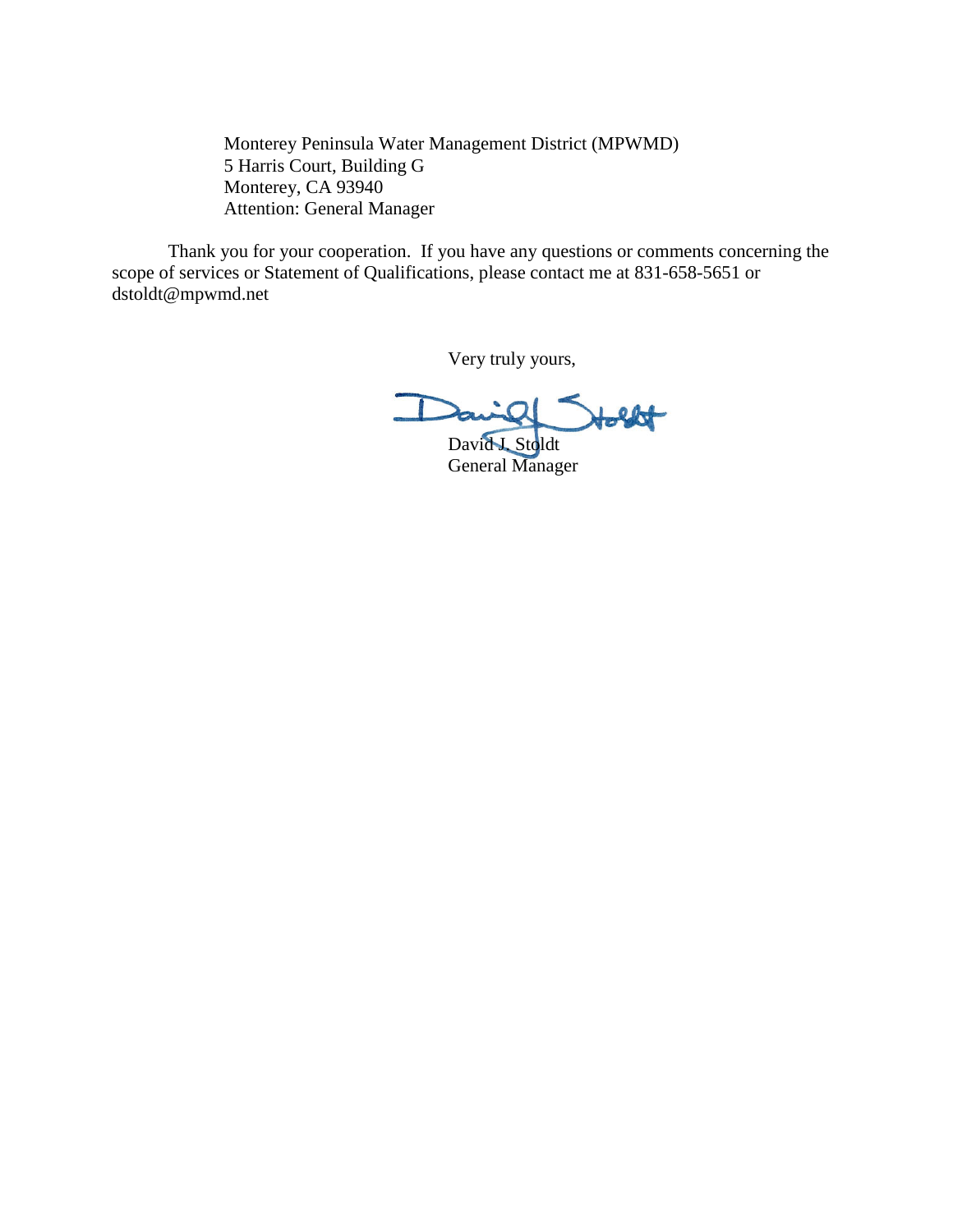## **ATTACHMENT A**

## **REQUEST FOR QUALIFICATIONS SUBMITTAL REQUIREMENTS**

### INTRODUCTION AND GENERAL INFORMATION

Proposals should be submitted by 4:00 p.m. on Thursday, December 1, 2016. Three (3) hard copies shall be addressed and sent to the address below and a copy in PDF format shall be emailed to dstoldt@mpwmd.net

> Monterey Peninsula Water Management District (MPWMD) 5 Harris Court, Building G Monterey, CA 93940 Attention: General Manager

Qualification statements received after the aforementioned time and date will not be considered. Submittals shall include all of the information requested in a concise, organized manner. Extraneous material shall not be included.

Respond concisely to each of the requirements or questions as set forth below. Each requirement or question should be addressed separately, with the requirement or question preceding each response. Responses shall be on 8 ½" x 11" format.

All responses to this RFQ shall be prepared at the sole cost and expense of the Consultant. The District assumes no liability for the Consultant's costs for participating in this procurement.

The District reserves the rights stated this RFQ including, in its sole discretion, to modify the procurement process and schedule at any time, to determine, in its sole judgment, those Consultants qualified for the procurement.

### CONSULTANT QUALIFICATIONS

Qualification Statements will be considered only from firms normally engaged in the provision of the services specified herein. Firms must have adequate organization, facilities, equipment and personnel to ensure prompt and efficient service to District. The District reserves the right before recommending any award to inspect the facilities and organization or to take any other action necessary to determine ability to perform in accordance with the terms and conditions. The District will determine whether the evidence of ability to perform is satisfactory and will make awards only when such evidence is deemed satisfactory and reserves the right to reject qualification statements where evidence submitted, or investigation and evaluation indicates inability of the Firm to perform.

Due to the nature of services provided through this qualification statement the District requires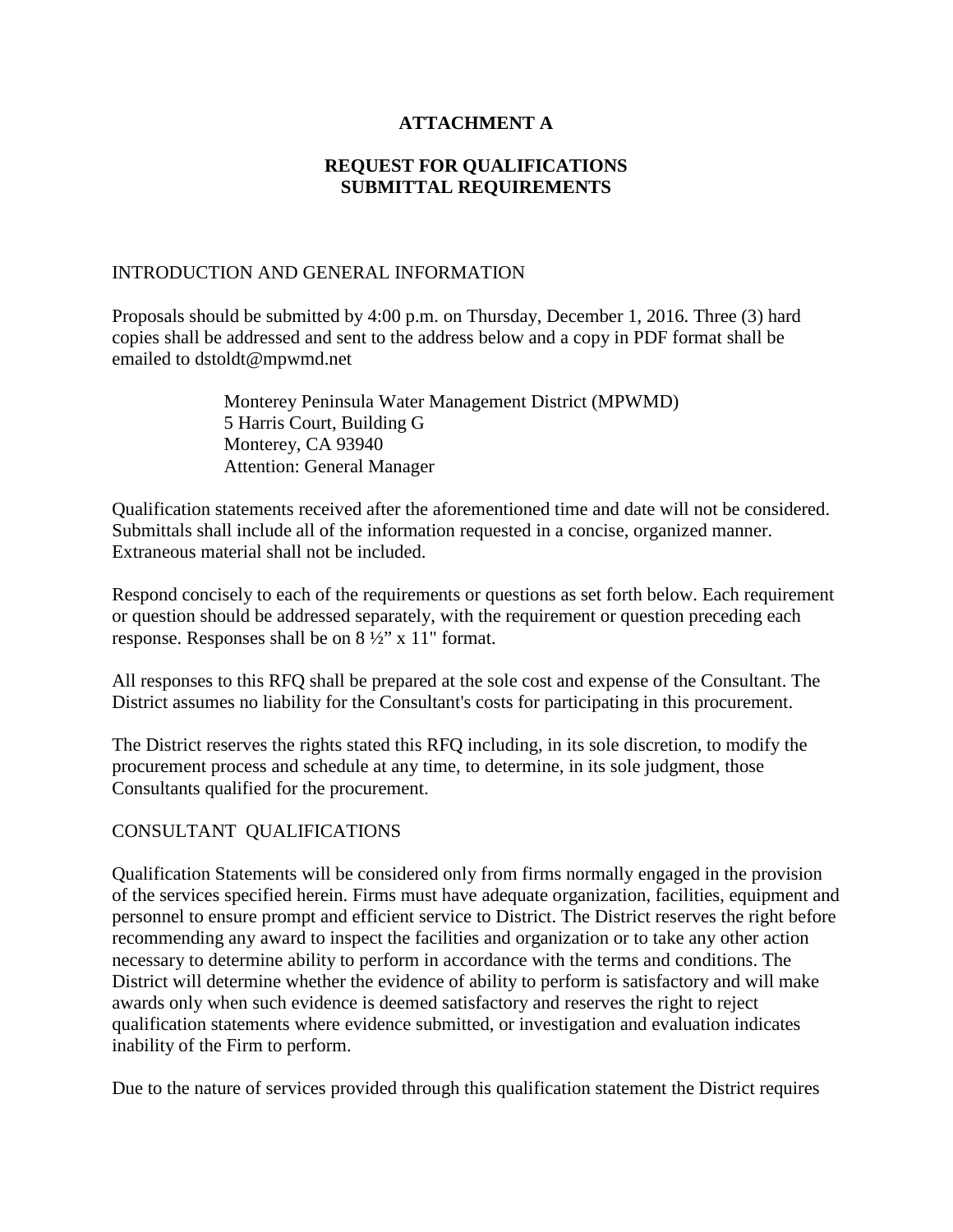that the key contact or provider of services to the District maintain residency in the Washington, DC area.

To qualify for consideration for selection as a qualified Consultant, a Consultant must meet certain designated minimum experience and qualifications must be met. These minimum qualifications are outlined in the following sections.

## **EXPERIENCE**

A minimum of five (5) years experience in lobbying on behalf of a municipality, special district, agency, or other local government is required. Consultant shall describe experience, including specific tasks performed and furnished. See "Response Requirements and Format", below.

## CONTRACTOR'S LIABILITY INSURANCE

The Consultant will provide and maintain such insurance as will protect them from claims under Worker's Compensation laws, disability benefit laws or other similar employee benefit laws; from claims for damages because of bodily injury, occupational sickness or disease, or death of his employees including claims insured by usual personal injury liability coverage; and from claims for injury to or destruction of tangible property including loss of use resulting therefrom any or all of which may arise out of or result from the Consultant's operations, whether such operations be by itself or any subcontractor or anyone directly or indirectly employed by any of them or for whose acts any of them may be legally liable. This insurance shall be written for no less than the limits of liability specified in the form of Contract (see Attachment B) or required by law, whichever is greater, and shall include contractual liability insurance. As a prerequisite to the District signing the Contract, the Consultant will file with the District certificates of such insurance, acceptable to the District; these certificates shall contain a provision for cancellation.

### **PERSONNEL**

Consultant shall demonstrate its capability to provide sufficient staffing to perform under this contract.

### OTHER PROJECT CRITERIA

Consultant shall provide copy of most recent Financial Disclosure, if required to file.

### CRITERIA FOR EVALUATION AND AWARD

The successful Consultant will be selected based upon the best response offered to the District. Consultants may be requested to participate in a telephone interview after submission of responses or an in-person interview.

Submitted Qualification Statements will be evaluated and scored on the following criteria: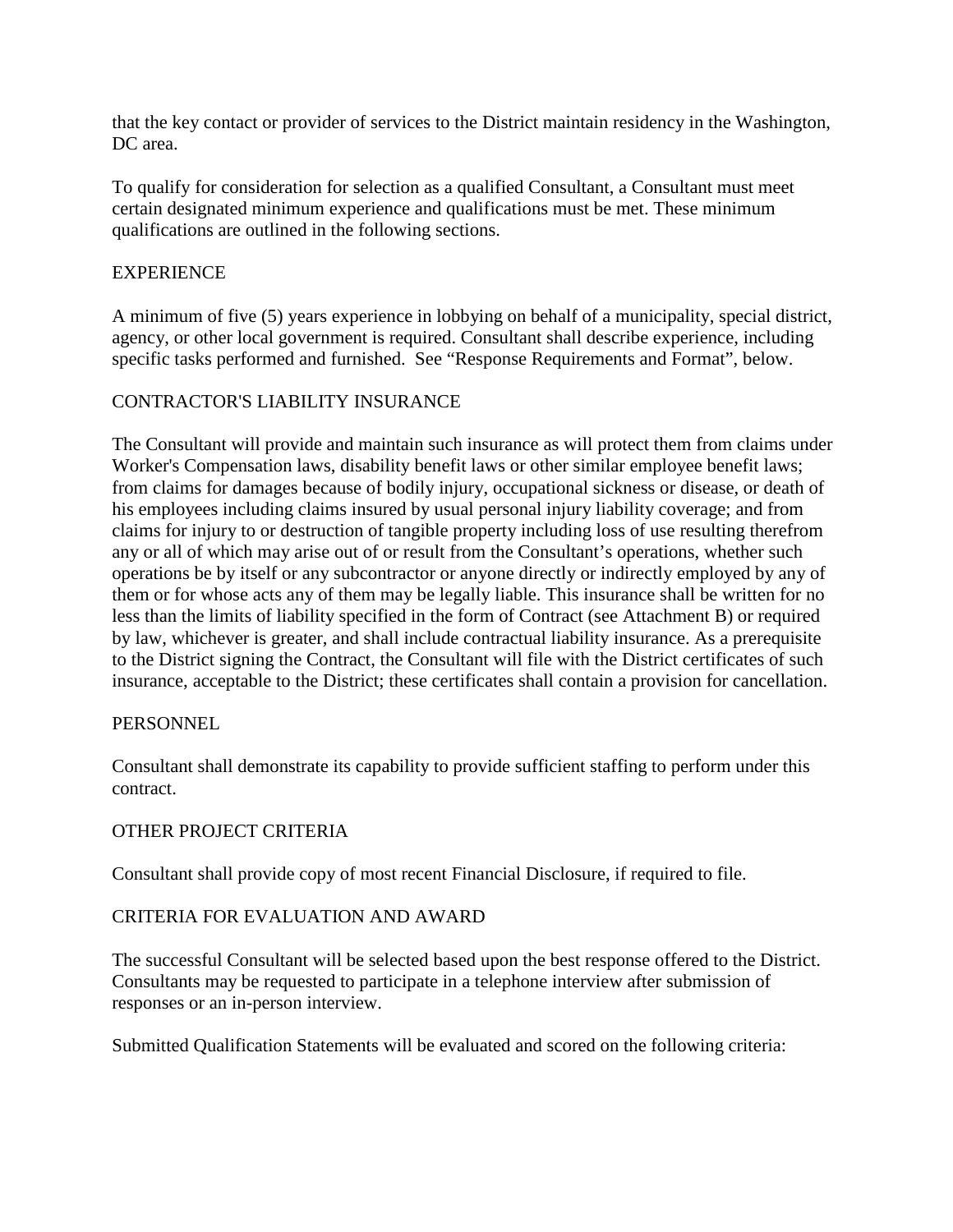| Criteria (1 – Poor – Max Points – Excellent)                                                   | <b>Possible Points</b> |
|------------------------------------------------------------------------------------------------|------------------------|
| Experience - with municipalities, special districts, agency's<br>& other governmental entities | 25                     |
| Experience - with specific federal agencies                                                    | 25                     |
| Experience - with specific water-related issues                                                | 25                     |
| Personnel                                                                                      | 25                     |
| <b>Total Possible Points</b>                                                                   | 100                    |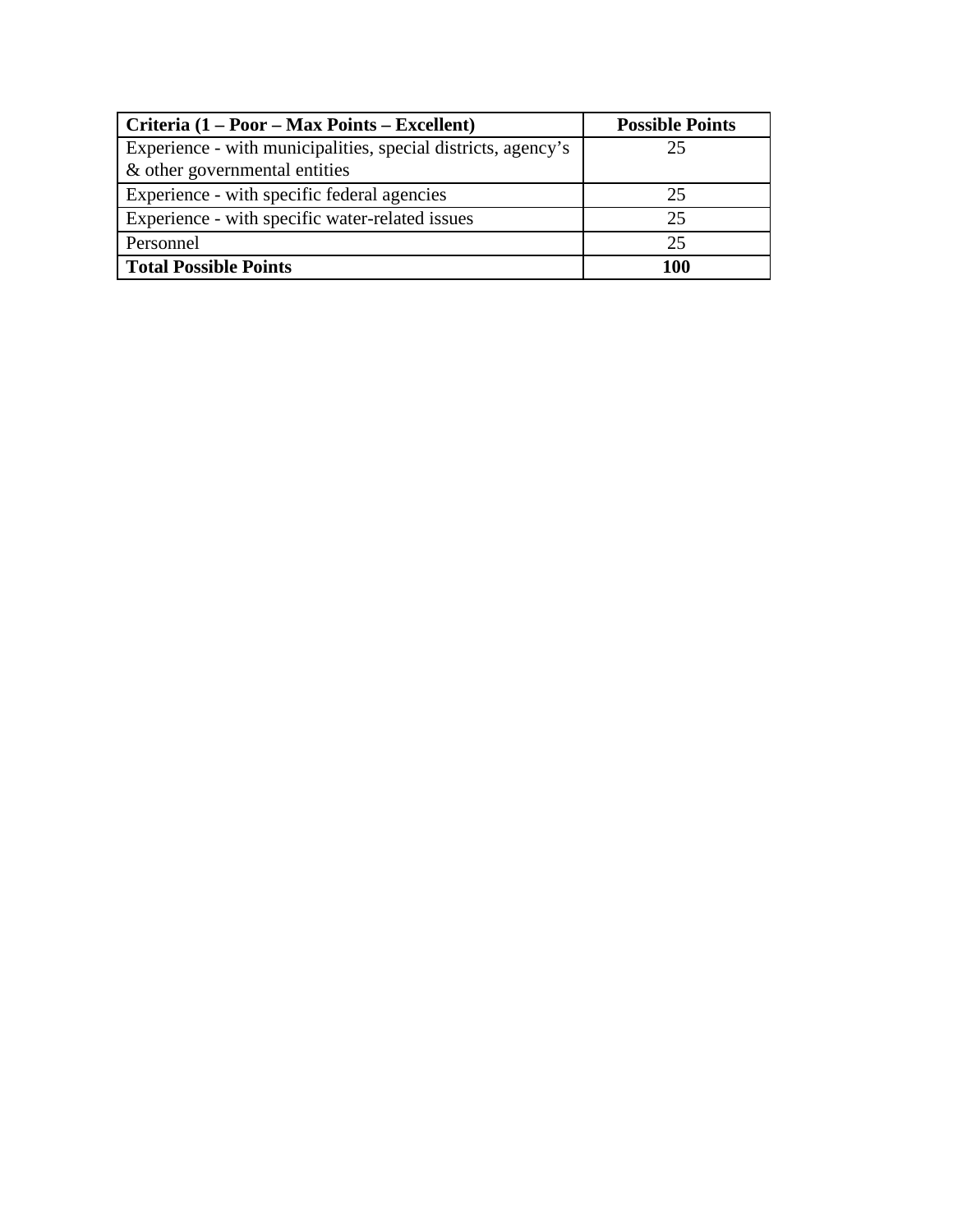## **RESPONSE REQUIREMENTS AND FORMAT OF THE QUALIFICATION STATEMENT**

## CONSULTANT INFORMATION

- Name of Firm
- Contact person
- Telephone number
- Email address

## EXECUTIVE SUMMARY

The Executive Summary shall not exceed two (2) pages. The Executive Summary shall include a brief description of the Consultant's understanding of the role and key responsibilities of the Consultant in this contract. Please describe the scope of services you intend to provide under a contract with the District. **DO NOT address specific technical details, means, methods, and techniques for this project.** 

## EXPERIENCE QUESTIONS

- 1. How many years of experience in lobby on behalf of a municipal, special district, agency, or other local government water entities does your firm have?
- 2. What percentage of your clients are public sector (local government or local agency) water entities?
- 3. Current and Previous Contracts list all water-related clients for whom you have previously and/or are currently servicing. Also list any non-water-related clients in Monterey County, if any.
- 4. Describe any experience your firm has working with BLM, NOAA (NMFS), USBR, USDA, and EPA, or any other federal agencies you believe relevant to the District.
- 5. Describe any experience your firm has working with legislative delegations, their staff, and committees.
- 6. Provide references with contacts, name, title, affiliation, telephone numbers and email addresses

## PERSONNEL AND EQUIPMENT QUESTIONS

- 1. Organization a brief Corporate (firm, partnership, etc.) history, number of personnel, table of organization, scope of operations.
- 2. Personnel list all persons authorized to negotiate for your Consultant, provide the names of all Consultant officers or directors, provide the names and credentials of all persons who will be specifically committed to working for the District.
- 3. Provide the appointed name of person or persons to act as a primary contact for all District members.
- 4. The Consultant shall identify available hours for District activities, examples of reports and analysis, and how the District accounts will be managed.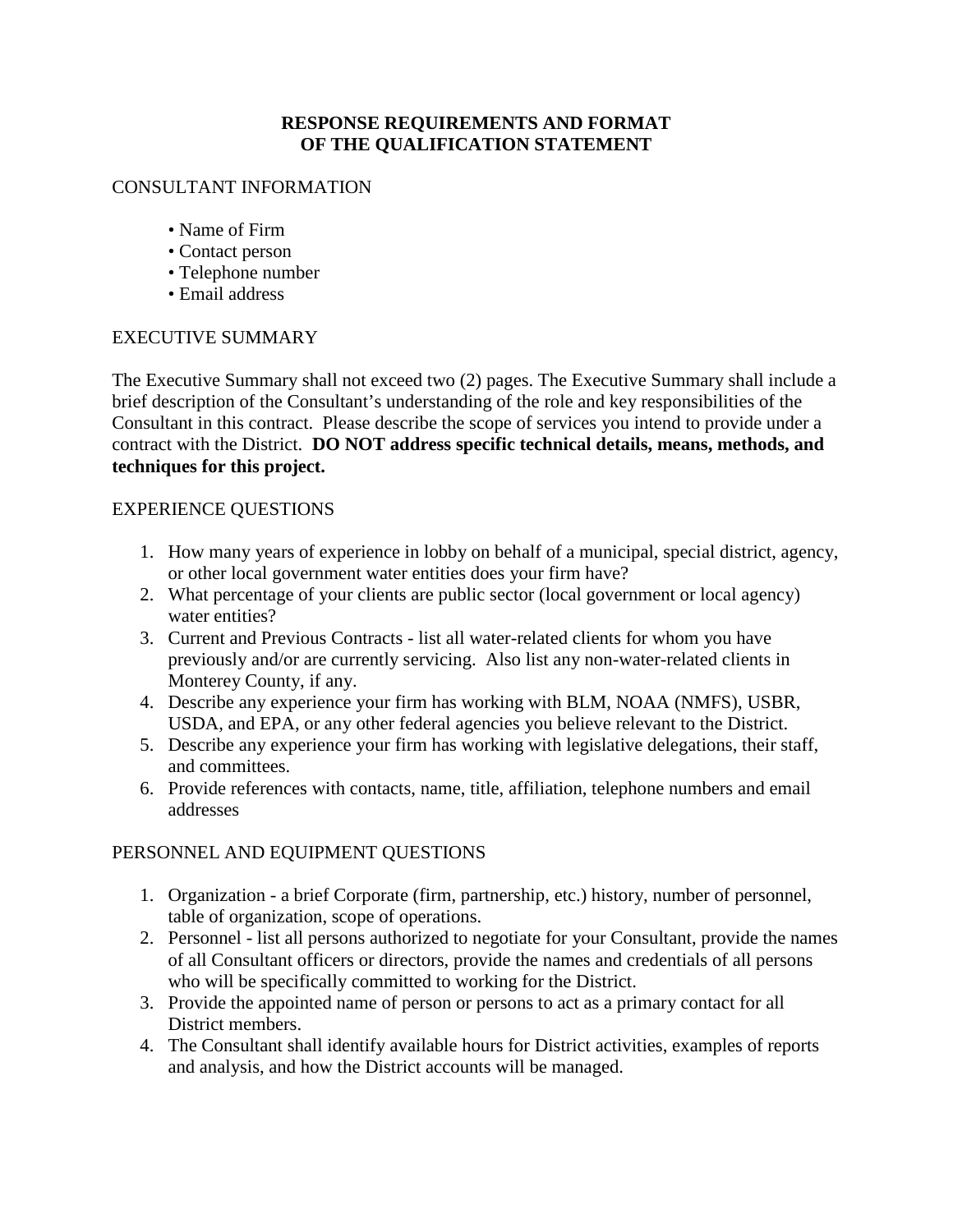# FEE QUESTION

Please provide a fee quote and describe your billing practice. Fees may be quoted as an annual retainer, a retainer plus fees for additional services, or hourly as incurred.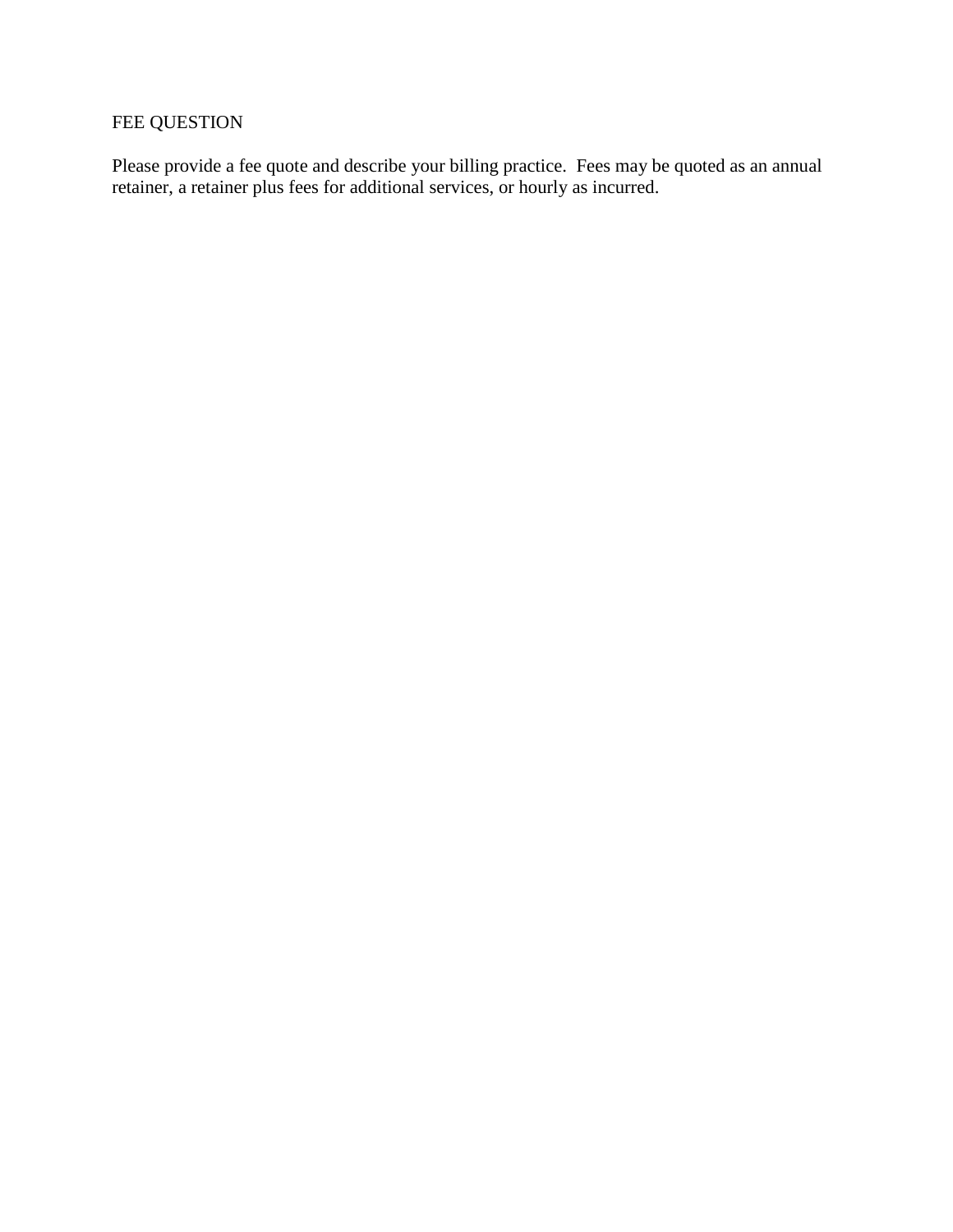## **ATTACHMENT B – SAMPLE CONSULTANT CONTRACT**

## **AGREEMENT BETWEEN THE MONTEREY PENINSULA WATER MANAGEMENT DISTRICT AND \_\_\_\_\_\_\_\_\_\_\_\_\_\_\_\_\_\_ ("CONSULTANT") FOR PROFESSIONAL SERVICES**

THIS AGREEMENT is entered into this \_\_\_\_\_ day of \_\_\_\_\_\_\_\_\_ 2016, by and between \_\_\_\_\_\_\_\_\_\_\_\_\_\_\_\_\_\_, hereinafter called "Consultant," and the Monterey Peninsula Water Management District, hereinafter called "MPWMD".

## SECTION I - SCOPE OF SERVICES

MPWMD hereby engages Consultant for services as set forth in **Exhibit A**, Scope of Work.

## SECTION II – COMPENSATION

### A. FEE SCHEDULE

Fees payable to Consultant for services specified herein shall be in accordance with the Fee Schedule in **Exhibit B**.

### B. METHOD OF PAYMENT

Payment of fees shall be based on work completed, as documented in monthly billings submitted by Consultant. Work reports shall be rendered in accordance with the schedule shown in **Exhibit C**, Work Schedule. Payments are due and payable within thirty (30) days after receipt of each invoice subject to a finding by MPWMD that work performed has been satisfactory and that payment is for the work specified in **Exhibit A**, Scope of Work. Where MPWMD finds the work to be unsatisfactory, MPWMD shall describe deficiencies in writing to Consultant within ten (10) days.

Five percent (5%) of the maximum payment shall be retained until all work described in **Exhibit A, Scope of Work** is completed to the satisfaction of MPWMD. The final invoice for work performed shall be submitted not later than sixty (60) days following notification by MPWMD of completion of such work. The final invoice shall be paid not later than 30 days after receipt of the final invoice.

### C. MAXIMUM PAYMENT

Payments to Consultant for services rendered and expenses incurred under this Agreement **shall not exceed \$** \_\_\_\_\_\_\_\_\_\_\_**.**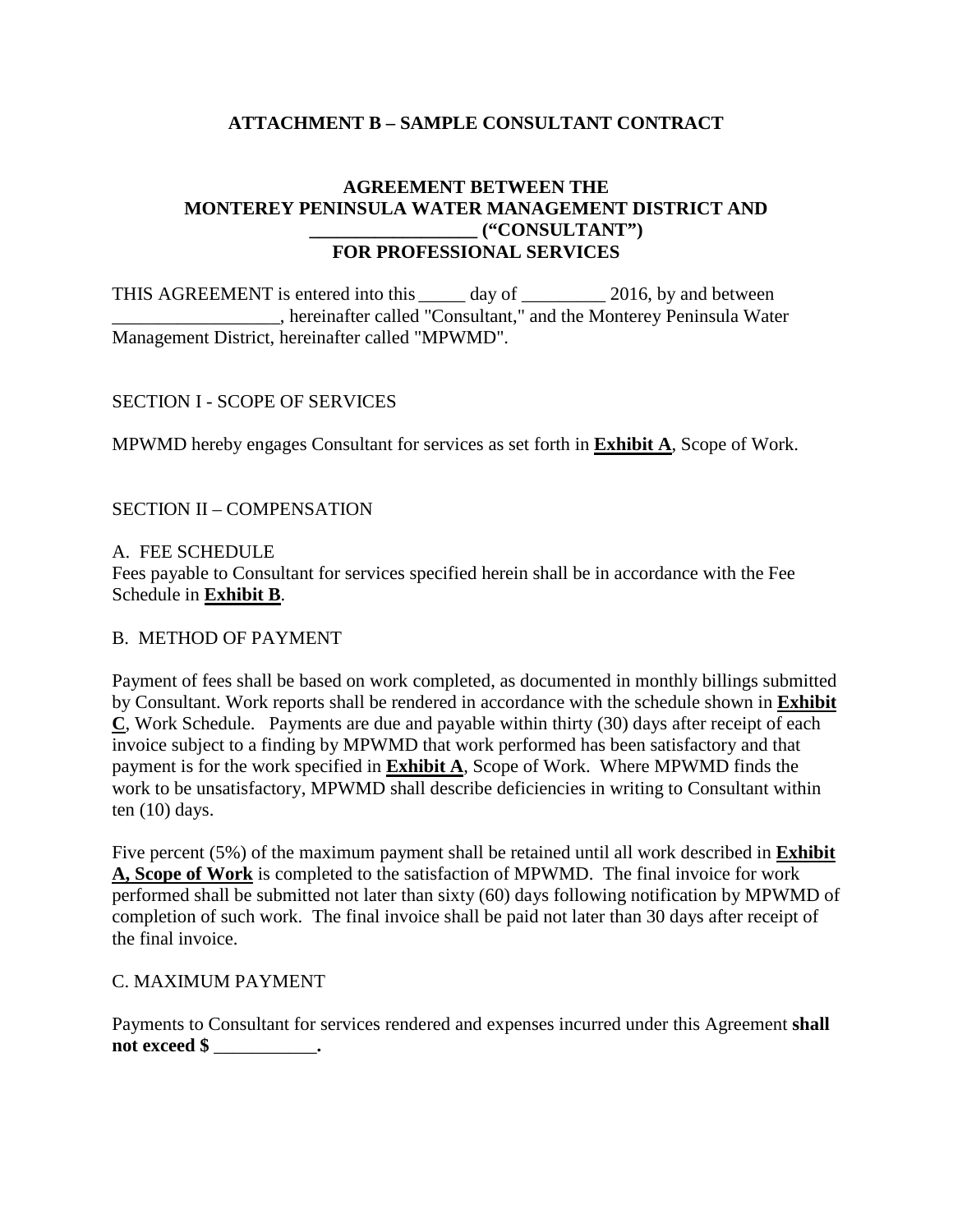## SECTION III - INSPECTION OF WORK

The books, papers, records and accounts of Consultant or any subconsultants retained by Consultant insofar as they relate to charges for services, or are in any way connected with the work herein contemplated, shall be open at all reasonable times to inspection and audit by the agents and authorized representatives of MPWMD. Said records shall be retained for a minimum of five (5) years after completion of services.

## SECTION IV - OWNERSHIP OF PROJECT REPORT AND EQUIPMENT PURCHASED

All original documents, explanations of methods, maps, tables, computer programs, reports and other documents prepared under this Agreement and equipment purchased specifically for the project shall become the exclusive property of MPWMD. Digital data used to generate tables, figures, diagrams, images, Geographical Information System (GIS) or Computer Aided Design (CAD) layers shall be considered separate deliverables and shall be provided to MPWMD after acceptance by MPWMD of the final work product(s).

Consultant may retain copies for his/her own use.

## SECTION V - TIME OF PERFORMANCE

Consultant shall begin work upon the effective date of this Agreement and shall complete all tasks described herein according to the schedule shown in **Exhibit C**, Work Schedule. Time is of the essence to this Agreement, and late performance shall result in a waiver of a part of the fees payable pursuant to the terms of this Agreement.

## SECTION VI – RESPONSIBILITIES

A. Consultant represents that he/she has or will secure at his/her own expense all personnel, materials, and related services required to perform the services under this Agreement. Consultant shall act as an independent consultant and not as an agent or employee of MPWMD. Consultant shall have exclusive and complete control over his/her employees and subconsultants, and shall determine the method of performing the services hereunder.

B. MPWMD shall provide Consultant with all relevant data and studies in its possession without charge.

C. MPWMD shall coordinate and arrange for all meetings required to be held with other agencies or persons hereunder, unless otherwise specified in **Exhibit A**, Scope of Services.

D. Consultant shall be responsible for the reproduction of work produced by Consultant hereunder.

E. The officers, agents, and employees of MPWMD shall cooperate with Consultant in the performance of services under this agreement without charge to Consultant. Consultant agrees to use such services insofar as feasible in order to effectively discharge his/her obligations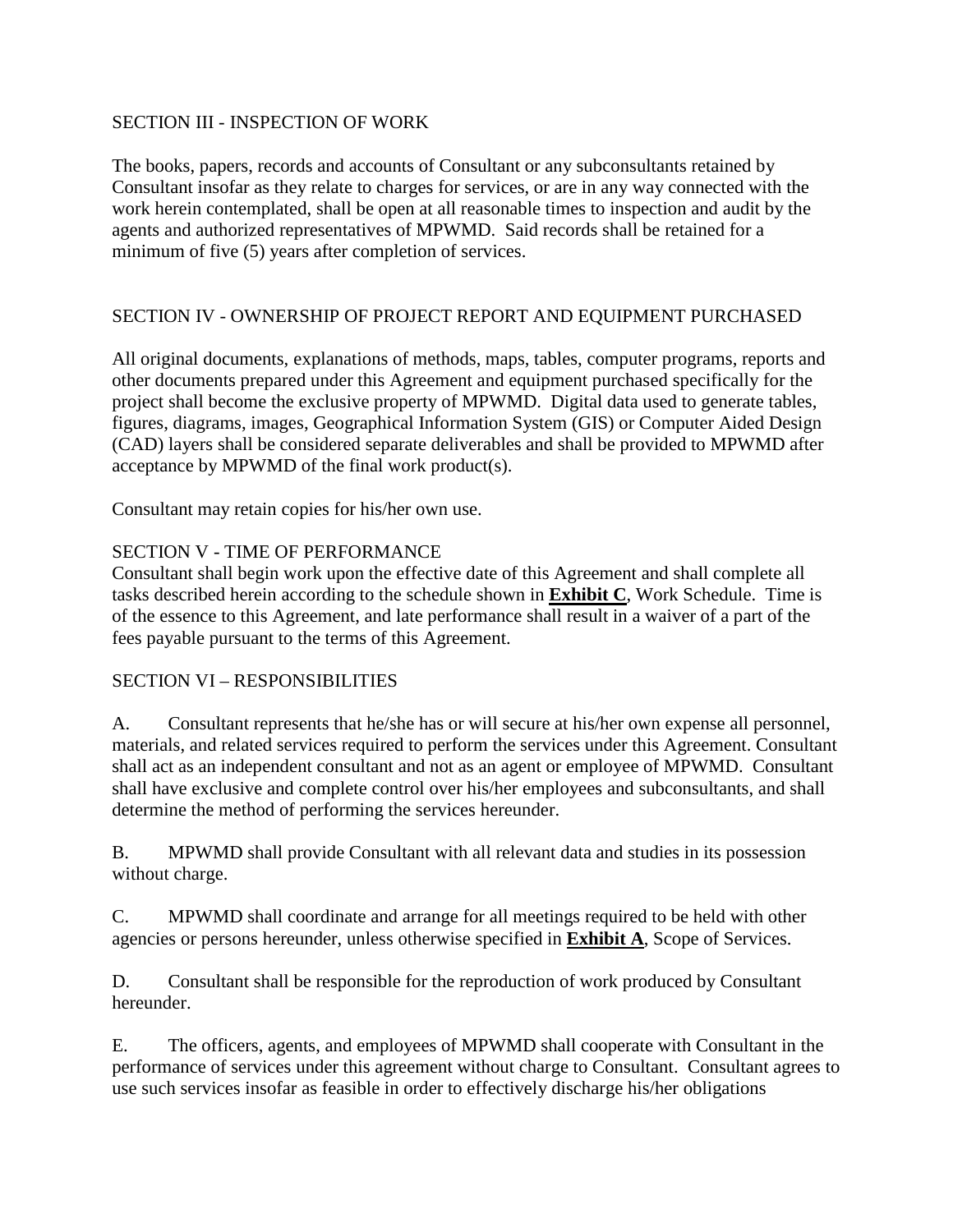hereunder and further agrees to cooperate with MPWMD's officers, agents and employees.

F. The Consultant agrees to indemnify, defend and save harmless MPWMD, its officers, agents and employees from any and all claims and losses accruing or resulting to any and all consultants, subconsultants, material men, laborers and any other person, firm or corporation who may be injured or damaged by the negligent acts, errors, and/or omissions of the Consultant, Consultant's employees, or Consultant's subconsultants or subconsultants in the performance of this Agreement.

# SECTION VII – INSURANCE

A. Consultant shall obtain and keep insurance policies in full force and effect for the following forms of coverage as shown in **Exhibit D**, Insurance Requirements.

# SECTION VIII - CHANGES AND CHANGED CONDITIONS

A. If, during the course of the work herein contemplated, the need to change the Scope of Work or the Work Schedule should arise, for whatever reasons, whichever party first identifies such need to change shall notify the other party in writing. The representatives of the parties shall meet within seven (7) working days of the date of such notice to discuss the need for change so identified and to set the proposed action to be taken by the parties. A change in the Scope of Work may also result in a change in the compensation amount. Compensation changes shall be based upon the Consultant Fee Schedule (**Exhibit B**) attached hereto. Any changes agreed to shall be documented by duly executed amendments to this Agreement.

B. MPWMD reserves the right to specify individual employees, subconsultants or agents of Consultant who shall be assigned to perform the tasks specified in **Exhibit A**, Scope of Services. If, during the course of the work herein contemplated, there is a change such that the specified individual employees, subconsultants or agents are no longer assigned to the work described in this contract and/or are no longer affiliated with Consultant, Consultant shall immediately notify MPWMD in writing. Consultant shall assign the rights to this contract to another entity, if requested by MPWMD, as part of termination proceedings pursuant to Section IX, Termination.

# SECTION IX - TERMINATION

A. MPWMD may terminate Consultant's services at any time by written notice to Consultant at least thirty (30) days prior to such termination. Upon receipt of written notice from MPWMD that this Agreement is terminated, Consultant shall submit an invoice for an amount that represents the value of services actually performed to the date of said notice for which he/she has not previously been compensated. Upon approval of this invoice by MPWMD, Consultant shall be paid from the sum found due and MPWMD shall have no further obligation to Consultant, monetarily or otherwise.

B. Upon receipt of written notice of termination, the Consultant shall (1) promptly discontinue all services affected (unless the notice directs otherwise), and (2) deliver or otherwise make available to MPWMD, copies, including magnetic media, of data, design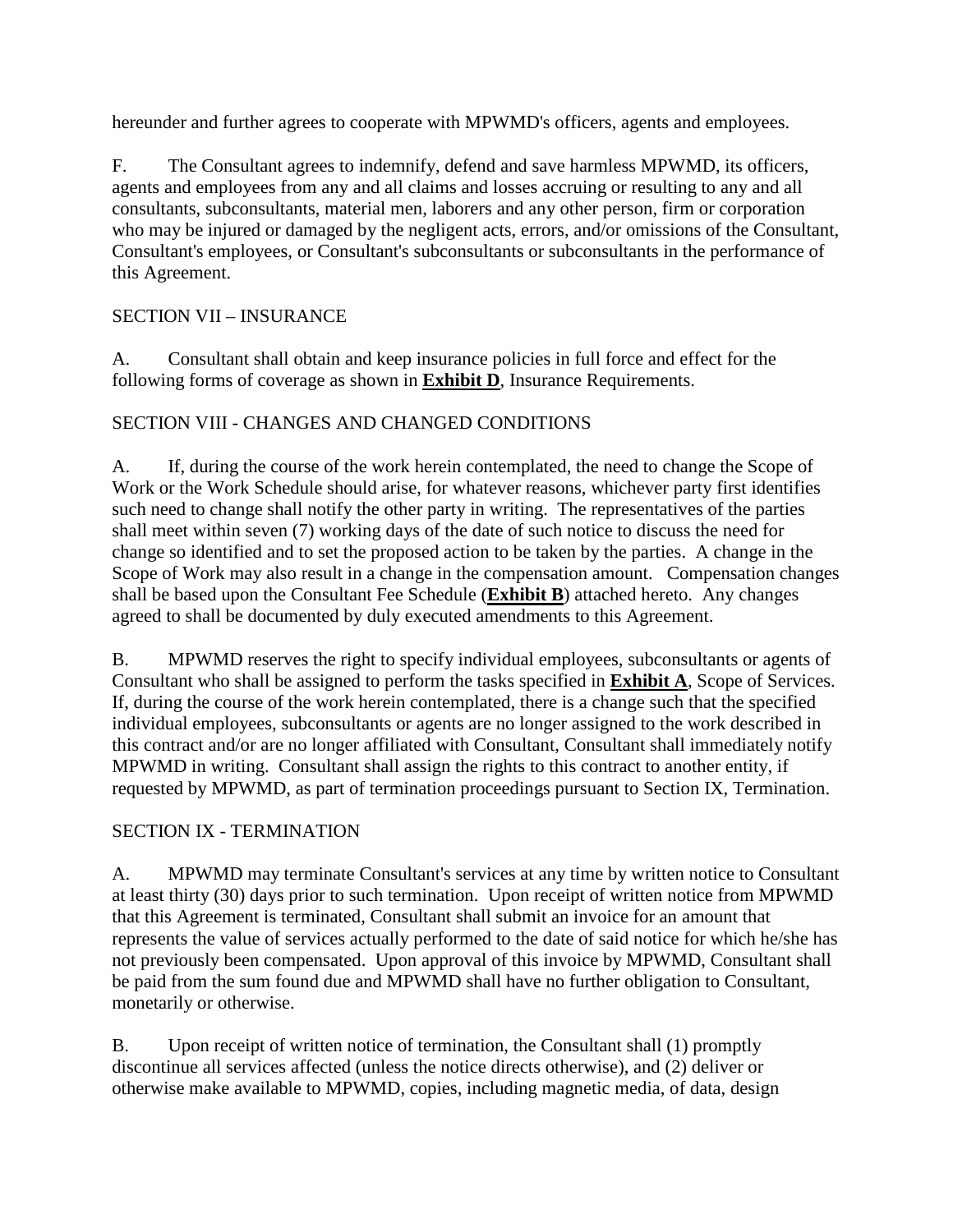calculations, drawings, specifications, reports, estimates, summaries and other such information and materials as may have been accumulated by the Consultant in performing the services under this Agreement.

## SECTION X - SUB-CONTRACTING AND ASSIGNABILITY

Consultant shall not sub-contract any portion of the work required by this Agreement nor otherwise assign or transfer any interest in it without prior written approval of MPWMD. Any work or services subcontracted hereunder shall be specified by written contract or agreement and shall be subject to each provision of this Agreement.

# SECTION XI - DISCRIMINATION AND FAIR EMPLOYMENT

Attention is directed to Section 1735 of the California Labor Code, which reads as follows:

"No discrimination shall be made in the employment of persons upon public works because of race, religious creed, color, national origin, ancestry, physical disability, mental disability, medical condition, marital status, or sex of such persons, except as provided in Section 12940 of the government code and every Consultant for public works violating this section is subject to all penalties imposed by a violation of this chapter."

During the performance of this Agreement, Consultant and its Consultants shall not unlawfully discriminate, harass, or allow harassment against any employee or applicant for employment because of sex, race, color, ancestry, religious creed, national origin, physical disability (including HIV and AIDS), mental disability, medical condition (cancer), age (over 40), marital status, and denial of family care leave. Consultant and its Consultants shall insure that the evaluation and treatment of their employees and applicants for employment are free from such discrimination and harassment. Consultant and its Consultants shall comply with the provisions of the Fair Employment and Housing Act (Government Code Section 12990 (a-f) et seq.) and the applicable regulations promulgated thereunder (California Code of Regulations, Title 2, Section 7285 et seq.). The applicable regulations of the Fair Employment and Housing Commission implementing Government Code Section 12990 (a-f), set forth in Chapter 5 of Division 4 of Title 2 of the California Code of Regulations, are incorporated into this Agreement by reference and made a part hereof as if set forth in full.

## SECTION XII - INTEREST OF CONSULTANT

Consultant covenants that he/she presently has no interest and shall not acquire any interest, direct or indirect, which would conflict in any manner or degree with the performance of services required to be performed under this Agreement.

# SECTION XIII - CONTINGENT FEES

Consultant warrants that he/she has not employed or retained any company or person, other than a bona fide employee working solely for the Consultant to solicit or secure this Agreement, and that he/she has not paid or agreed to pay any company, or person, other than a bona fide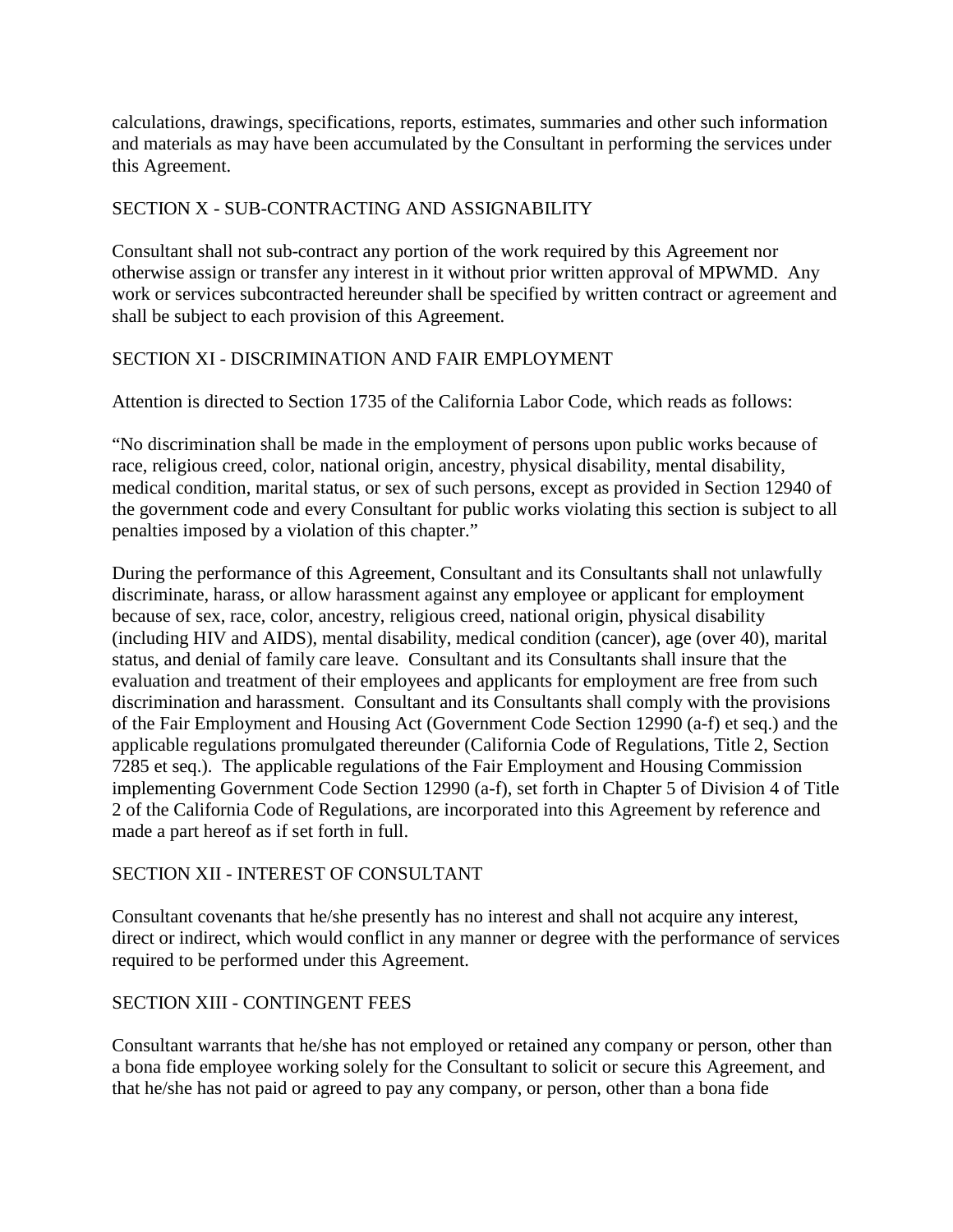employee working solely for Consultant, any fee, commission, percentage, brokerage fee, gifts, or other consideration, contingent upon or resulting from the award or making of this Agreement. For breach of violation of this warranty, MPWMD shall have the right to annul this Agreement without liability or at its discretion to deduct from the contract price or consideration, or otherwise recover, the full amount of such fee, commission, percentage, brokerage, gift or contingent fee.

## SECTION XIV – DISPUTES

In the event of a dispute arising out of the performance of this Agreement either party shall, as soon as a conflict is identified, submit a written statement of the conflict to the other party. Within five (5) working days of receipt of such a statement of conflict, the second party will respond and a meeting will be arranged not more than five (5) working days thereafter to arrive at a negotiated settlement or procedure for settlement. If, within twenty (20) working days from the initial filing of a statement of conflict an agreement cannot be reached, it is agreed that the dispute may be resolved in a court of law competent to hear this matter. This Agreement shall be construed in accord with California law and it is agreed that venue shall be in the County of Monterey. The prevailing party shall be awarded costs of suit, and attorneys' fees.

## SECTION XV – NOTICES

All communications to either party by the other shall be deemed given when made in writing and delivered or mailed to such party at its respective address, as follows:

| Monterey Peninsula Water Management District |
|----------------------------------------------|
|                                              |
|                                              |
|                                              |
|                                              |
|                                              |
|                                              |

CONSULTANT: (TBD)

### SECTION XVI – AMENDMENTS

This Agreement together with **Exhibits A, B, C,** and **D** sets forth the entire understanding of the parties with respect to the subject matter herein. There are no other agreements expressed or implied, oral or written, except as set forth herein. This Agreement may not be amended except upon written amendment, executed by both parties hereto.

SECTION XVII – ATTACHMENTS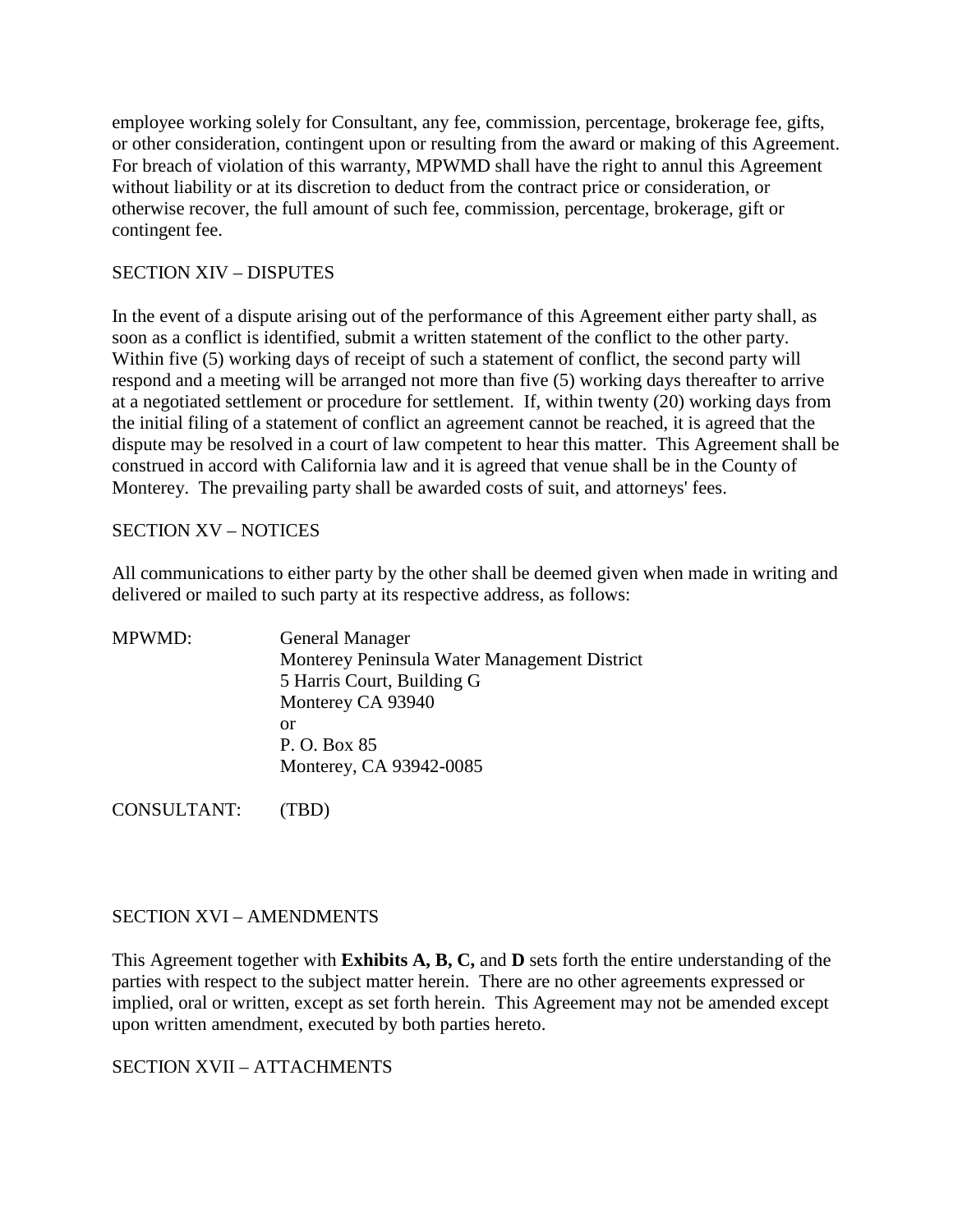The following exhibits attached hereto and referred to in the preceding sections are, by reference, incorporated herein and made an integral part of this Agreement:

Exhibit A. Scope of Work Exhibit B. Fee Schedule Exhibit C. Work Schedule Exhibit D. Insurance Requirements

**IN WITNESS WHEREOF, the parties hereto have entered into this Agreement effective as of the day and year first above written.** 

**MONTEREY PENINSULA WATER MANAGEMENT DISTRICT**

**\_\_\_\_\_\_\_\_\_\_\_\_\_\_\_\_\_\_\_\_\_\_\_\_\_\_\_\_\_\_\_\_\_\_\_\_\_\_\_\_\_\_\_\_\_\_\_\_\_\_\_\_\_\_\_ BY: David J. Stoldt, General Manager**

**CONSULTANT**

**BY:** 

**FEDERAL TAX IDENTIFICATION NUMBER: \_\_\_\_\_\_\_\_\_\_\_\_\_\_\_\_\_**

**\_\_\_\_\_\_\_\_\_\_\_\_\_\_\_\_\_\_\_\_\_\_\_\_\_\_\_\_\_\_\_\_\_\_\_\_\_\_\_\_\_\_\_\_\_\_\_\_\_\_\_\_\_\_\_**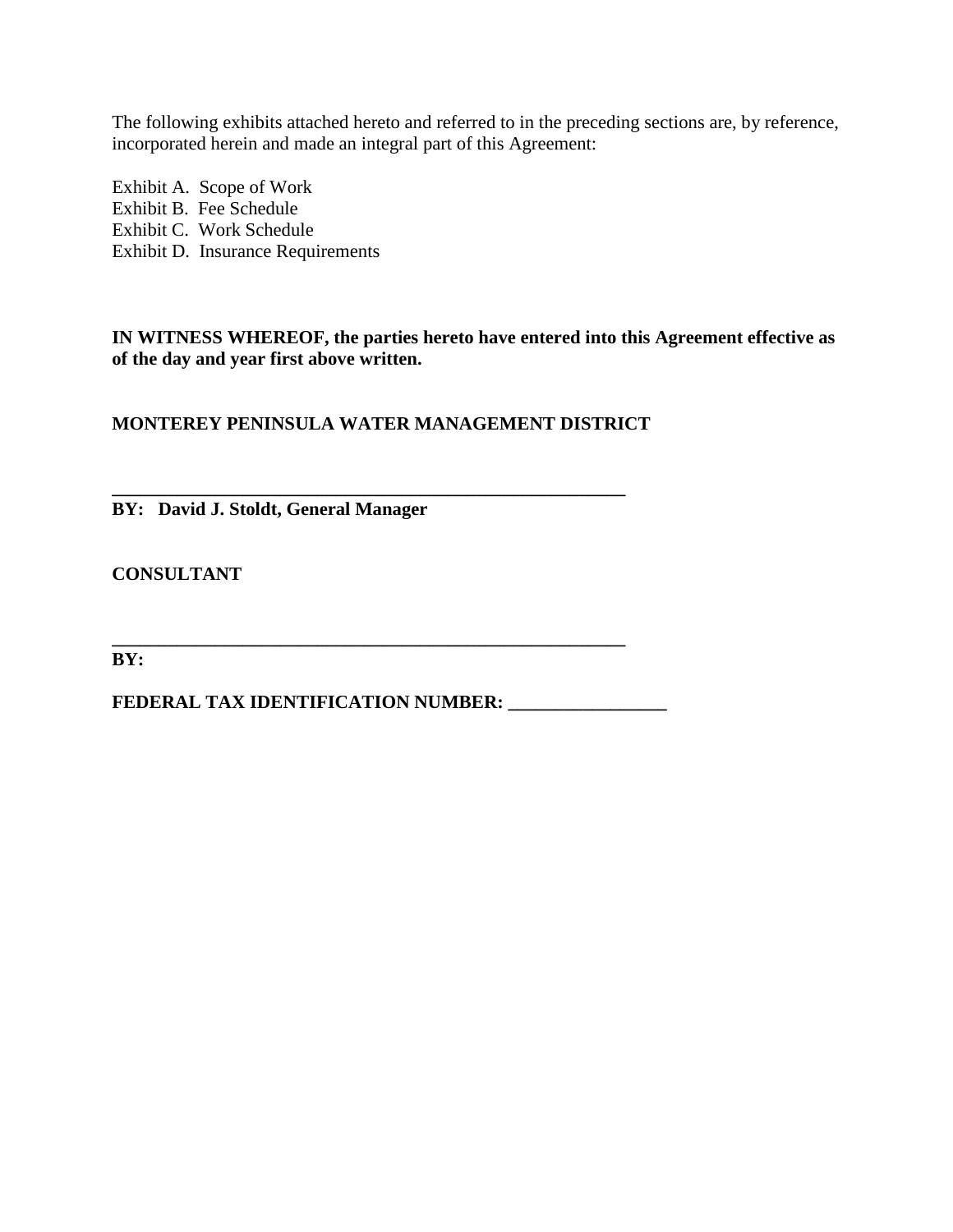# **EXHIBIT D**

## **INSURANCE REQUIREMENTS**

I. Consultant shall provide evidence of valid and collectible insurance carried for those exposures indicated by an "X".

A. X Professional Liability Errors & Omissions

B. X Workers Compensation and Employers Liability

C. X Automobile Liability - "Any Auto - Symbol 1"

D. X Comprehensive General Liability, including Bodily Injury,

Property Damage and Personal Injury

- E. X Owners & Consultants Protective
- F. Protection & Indemnity (Marine/Aviation)

II. The minimum limit of protection provided by insurance policies for each of the coverages listed above shall be not less than \$1,000,000, except for coverage "D", which shall not be less than \$2,000,000. The procurement and maintenance by the Consultant of the policies required to be obtained and maintained by Consultant under this Agreement shall not relieve or satisfy Consultant's obligation to indemnify, defend and save harmless the District.

III. Evidence of insurance carried shall be Certificates of Insurance for the current policies. The District shall be listed as a certificate holder on the Consultant's Comprehensive General Liability insurance policy and the policy must be endorsed to provide a 60-day prior written notice of cancellation.

IV. The District requires that the Consultant carry a commercial liability policy written on a broad comprehensive general liability form.

A. Such protection is to include coverage for the following hazards, indicated by an "X":

- 1. X Premises and Operations
- 2. <u>X</u> Products and Completed Operations
- 3. Explosion Collapse and Underground
- 4. X Broad Form Blanket Contractual
- 5. X Broad Form Property Damage
- 6. X Personal Injury, A, B & C
- 7. X Employees named as Persons Insured
- 8. X Protective and/or Contingent Liability (O&CP)

B. The "Persons Insured" provision on each comprehensive general liability policy shall include as an insured the "Monterey Peninsula Water Management District, its officers, directors, agents and employees."

C. This policy shall contain a severability of interest clause or similar language to the following: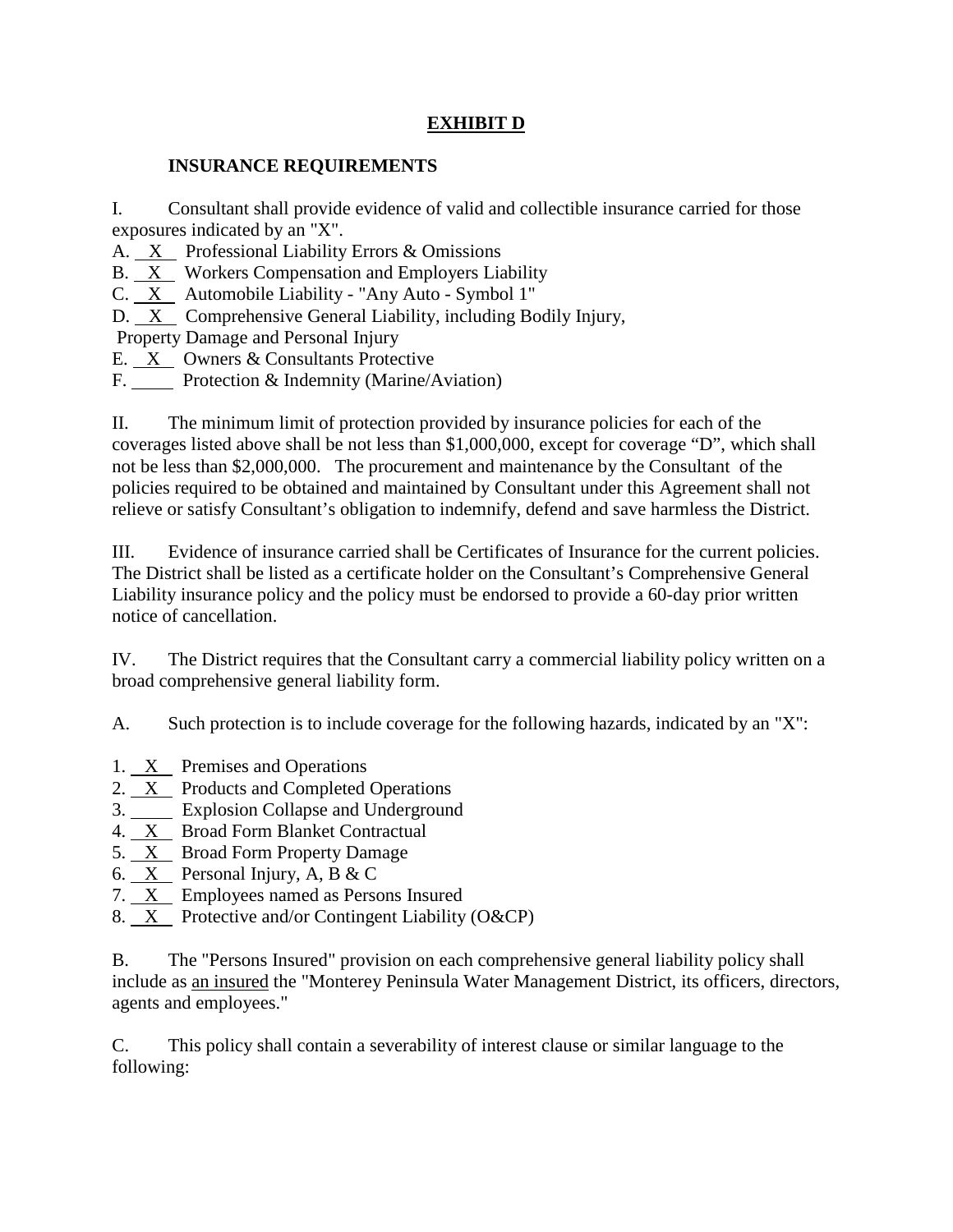"The insurance afforded applies separately to each insured against whom claim is made or suit is brought including claims made or suits brought by any persons included within the persons insured provision of the insurance against any other such person or organization."

D. All policies shall contain a provision that the insurance company shall give the District at least thirty (30) days prior written notice mailed to the address shown below prior to any cancellation, lapse or non-renewal. The 30-day written notice must be shown on all certificates of insurance.

E. Certificates of Insurance for the current policies shall be delivered by the Consultant to the Risk Manager for the District as verification that terms A, B, C and D have been met.

V. All insurance correspondence, certificates, binders, etc., shall be mailed to:

Monterey Peninsula Water Management District Attn: Administrative Services Manager 5 Harris Court, Building G P.O. Box 85 Monterey, CA 93942-0085

VI. All policies carried by the Consultant shall be primary coverage to any and all other policies that may be in force. The District shall not be responsible for payment of premiums due as a result of compliance with the terms and conditions of the insurance requirements.

VII. All such policies of insurance shall be issued by domestic United States insurance companies with general policy holders' rating of not less than "B" and admitted to do business in the State of California. The policies of insurance so carried shall be carried and maintained throughout the term of this Agreement.

U:\dstoldt\Board Subcommittee Items and Exhibits\2016\Leg Advocacy 12-12\Exhibit 2-A.docx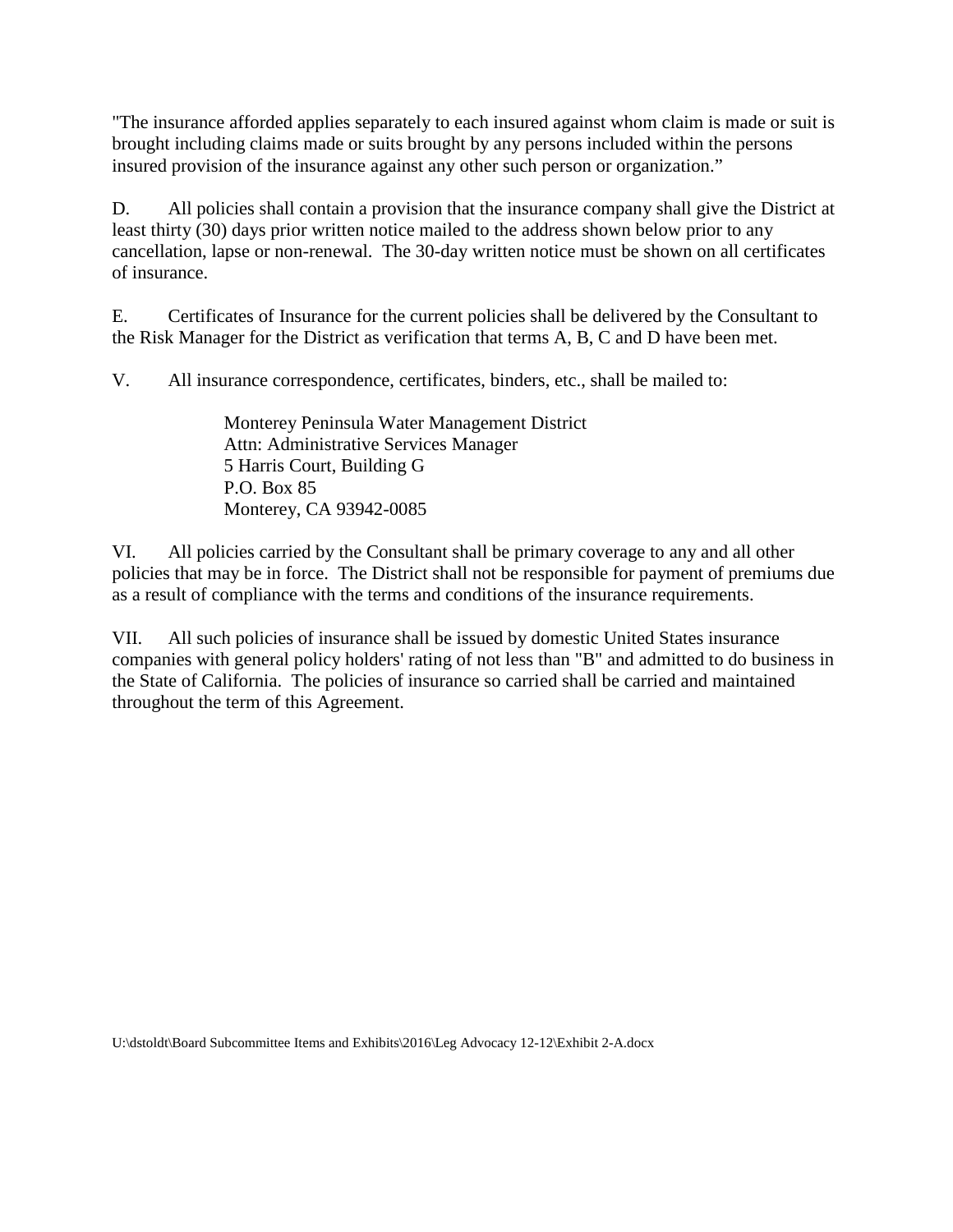### <span id="page-25-0"></span>**LEGISLATIVE ADVOCACY COMMITTEE**

#### **ITEM: DISCUSSION ITEM**

## **6. DISCUSS STATUS OF FEINSTEIN RIDER TO WATER RESOURCES DEVELOPMENT ACT**

| <b>Meeting Date:</b>                                                                                        | <b>December 12, 2016</b>                  | <b>Budgeted:</b>                  | N/A |
|-------------------------------------------------------------------------------------------------------------|-------------------------------------------|-----------------------------------|-----|
| From:                                                                                                       | David J. Stoldt<br><b>General Manager</b> | Program/<br><b>Line Item No.:</b> | N/A |
| <b>Prepared By:</b>                                                                                         | David J. Stoldt                           | <b>Cost Estimate:</b>             |     |
| <b>General Counsel Approval: N/A</b><br><b>Committee Recommendation: N/A</b><br><b>CEQA Compliance: N/A</b> |                                           |                                   |     |

**SUMMARY:** Senator Dianne Feinstein (D-Calif.) announced on December 5, 2016 her support for a drought language rider in the Water Resources Development Act, a bill that authorizes water projects across the country. Broadly based on Feinstein's February 2016 legislation, the drought language is the result of three years of work, more than 50 drafts and vigorous consultation with federal agencies and the White House to ensure the bill complies with environmental laws including the Endangered Species Act and biological opinions. The February 2016 bill specifically identified the Monterey Peninsula's desalination and water recycling projects.

Retiring Sen. Barbara Boxer, angrily denounced it, saying that it would override endangered species protections for native California fish for the purpose of sending water to San Joaquin Valley farmers. "This is so wrong it is shocking," Boxer said of the provision, saying it would authorize water pumping from the state's rivers beyond what is allowed under the biological opinions for fish protection. She said the legislation also would transfer from Congress to the incoming Trump administration the power to approve big dam projects in the West.

Senator Feinstein released the following statement:

"*The question I ask myself about this bill is will it help California? Will the \$558 million in long-term authorizations help California develop a new water infrastructure? Will the short-term operational improvements help us hold more water in a way that does not negatively affect fish or the environment? I believe the answer is yes.*

*This bill isn't perfect but I do believe it will help California and it has bipartisan support including Republicans and Democrats in the House, and that's why I'm supporting it.*

*After three years and dozens of versions of legislation, I think this is the best we can do. If we don't move*  now, we run the real risk of legislation that opens up the Endangered Species Act in the future, when *Congress will again be under Republican control, this time backed by a Trump administration.*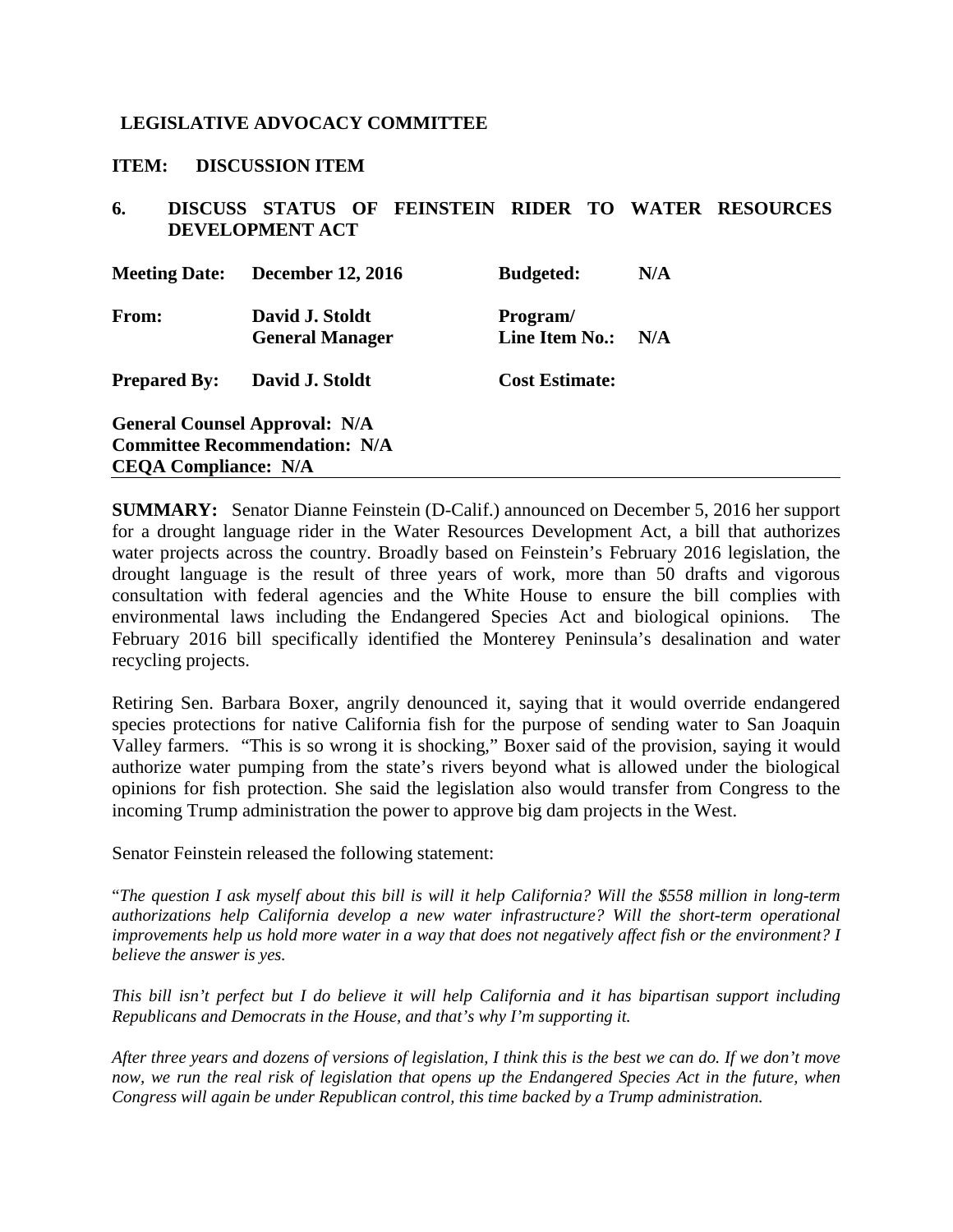*As a result of our work with experts from federal and state agencies, we have included strong savings clauses and environmental protections to ensure this bill is entirely within the bounds of both the Endangered Species Act and relevant biological opinions. The bill also includes \$43 million for important programs to restore salmon and smelt and to benefit refuges. But those environmental protections certainly won't be included if a new bill is drafted next year by the Republican majority.*

*Action is long overdue. California is entering its sixth year of drought. Experts state it will take four or more years to recover. We are seeing water wells in the thousands running dry. At the same time, smelt populations have plummeted to historic lows and salmon populations are struggling.*

*I know that we absolutely can protect California's environment and wildlife while improving how we move and store water in California. After all, the state is home to 40 million people, but we have essentially the same water system we had five decades ago when the population was 16 million people.*

*To address the demands of population growth and climate change, we must make sure we can store water from wet years for use in dry years and stretch our existing supplies through conservation, recycling and desalination.*

*And this bill does that with both long-term and short-term provisions as well as strong environmental protections.*

*The long-term provisions are centered around \$558 million that will help supplement state and local funding to build the 137 projects identified by the Feinstein drought bill introduced in February (S. 2533). Those projects—desalination, recycling and reuse—could produce upwards of 1.4 million acre feet of water, enough for 2.8 million households. \$335 million is included for storage, funds that will go a long way toward preparing for future dry years, and \$43 million is included to benefit salmon, smelt and wildlife refuges.* 

*The short-term, five-year operational provisions will ensure the system is operated using science, not intuition. They will help operate the water system more efficiently, pumping water when fish are not nearby and reducing pumping when they are close.*

*The vast majority of the bill has been public for months or years as part of previous versions and has been the subject of public hearings in May 2016 and October 2015. While there have been some changes to achieve broad agreement by all parties, the bill is largely similar to the bill I introduced in February.*

*We have also worked with a wide range of federal and state agencies to ensure this bill can be implemented in a way that remains within the bounds of the Endangered Species Act and biological opinions.*

*We must continue to press forward as the rainy season begins so we can begin to relieve serious water shortages in significant parts of the state*."

### **EXHIBIT**

**6-A** Summary of the Rider

U:\staff\Board\_Committees\Legislative\2016\20161212\06\Item 6.docx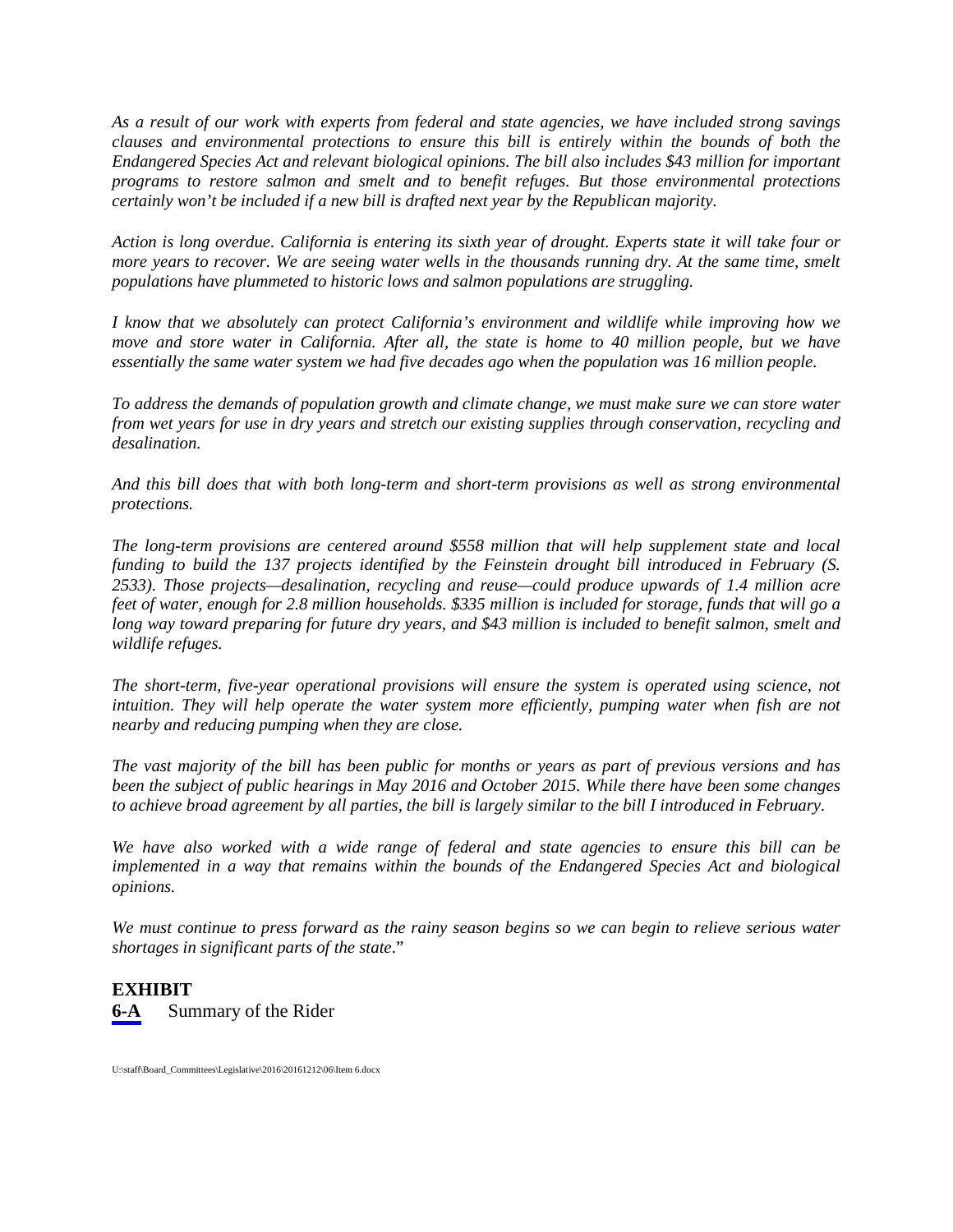# **EXHIBIT 6-A**

## **Summary of Legislation**

- Overview: California's water infrastructure is largely unchanged since the 1960s, when California was home to 16 million people. Our state—with a population of 40 million and the 6th largest economy in the world—relies on water infrastructure that is stretched to the breaking point and desperately needs to be improved and changed.
- Environmental protections: We worked with experts from federal and state agencies to draft an environmental protection mandate and a strong, comprehensive savings clause that makes clear the legislation must be implemented consistent with the Endangered Species Act and relevant biological opinions.
- Long-term provisions: This bill includes \$558 million in long-term funding authorizations. Paired with state and local funding, many of the 137 projects identified by the Feinstein drought bill introduced in February (S. 2533) will be within reach. Those projects could produce upwards of 1.4 million acre feet of water, enough for 2.8 million households. (See additional details below.)
- Short-term provisions: The bill also includes short-term provisions to ensure the system is operated using science, not intuition. This will help operate the water system more efficiently, pumping water when fish are not nearby and reducing pumping when they are close.
- Duration: The short-term operations will last for five years. Long-term construction projects still underway at the end of five years will continue to receive federal funding. One provision that expires after 10 years provides additional opportunities to environmental groups and water districts to consult on any future biological opinions.
- Federal and State input: The bill was reviewed extensively by federal and state agencies to ensure it is consistent with environmental laws, including the Endangered Species Act and biological opinions.

## **Environmental protections**

- Most importantly, the bill includes a strong, comprehensive savings clause. This clause is included at the end of this press release.
- Drafted by Department of the Interior and the Commerce Department, the savings clause prohibits any federal agency from taking any action that would violate any environmental laws, including the Endangered Species Act and biological opinions.
- The savings clause is stronger than the clause included in Feinstein's February 2016 drought bill, containing additional language to make clear nothing in the bill overrides or amends any obligations to manage coastal fisheries off the coasts of California, Oregon and Washington.
- Includes an environmental protection mandate drafted by NOAA Fisheries to ensure full consistency with the Endangered Species Act.
- Includes language at the request of the administration that protects agencies' abilities to develop successor biological opinions.
- The long-term authorizations include \$43 million to benefit endangered fish and wildlife, including: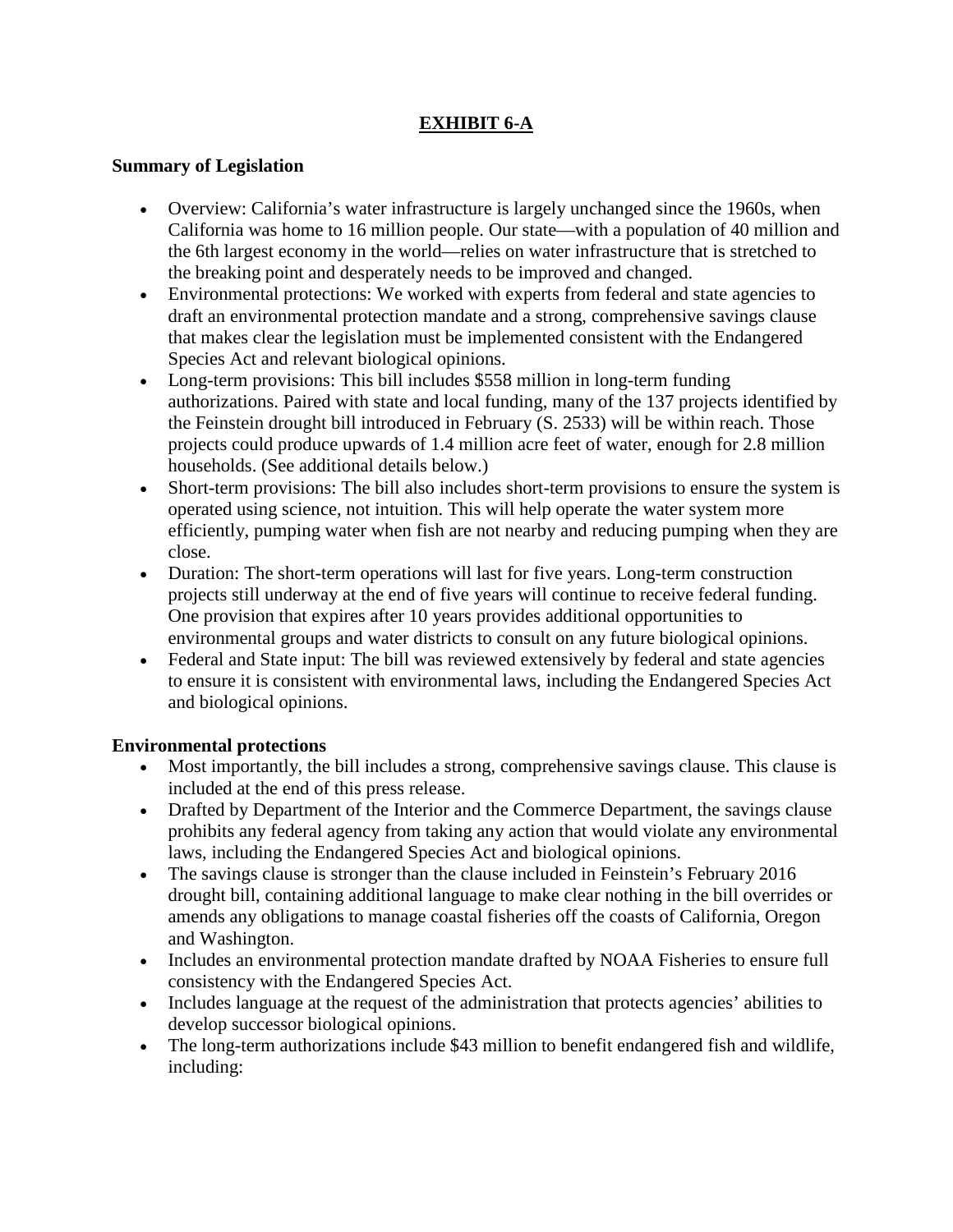- \$15 million for the protection and restoration of salmon: These funds will be used to increase spawning habitat on the Sacramento River and purchase water to increase flows to reducing predation at Clifton Court Forebay. These funds can also be used to fix the broken cold water valve at Shasta to prevent 98 percent mortality rates from happening again. These devices must be fixed and functioning so that we can avoid what we saw in 2015, when 98 percent of the salmon year class died, and in 2014 when 95 percent of the salmon year class died.
- \$15 million for fish passage projects: Reauthorizes at \$15 million the Fisheries Restoration and Irrigation Mitigation Act (which expired in 2015), a voluntary, costsharing program the U.S. Fish and Wildlife Service uses to pay for installing fish screens and diversions that protect migrating salmon.
- \$3 million for a Delta Smelt Distribution Study: The better the fish is understood, the better we can operate the system and protect this endangered species. The Fish and Wildlife Service recommended this provision.
- A program to reduce predation: The bill directs agencies to address the threat to smelt and salmon by reducing the threat of predators. The regional administrator for NOAA Fisheries (who oversees salmon in California) has stated that predation in the Delta is "unequivocally" a problem.
- A program to purchase additional water: The bill authorizes the federal government to purchase water from willing sellers to augment flows needed for fish. Currently there is limited workable authority to accomplish this. The Department of the Interior requested this authority to enable targeted water purchases to provide more water for fish in conjunction with measures to improve habitat and food supply, which will help restore fish populations.
- Programs to reduce invasive species that harm fish: The bill authorizes pilot projects under a [CALFED](https://mavensnotebook.com/glossary/calfed-bay-delta-program/) program to control invasive species. Invasive species—such as water hyacinth and Asian clams—have contributed to the decline of native listed fish in the Bay-Delta, including the Delta smelt.
- \$10 million for wildlife refuges: This will allow refuges to connect to additional sources of water supply, for example through channels.
- The bill has a comprehensive environmental protection mandate drafted by NOAA Fisheries and the Department of the Interior to ensure that the actions under this bill fully reflect the protections of the Endangered Species Act.
- Consistency with state law: All provisions in the bill must be consistent with state law including water quality and salinity control standards.
- Coastal salmon fisheries: The bill protects agencies' authority to manage salmon and other fisheries off the coast of California, Oregon and Washington under the Magnuson Stevens Act or the Endangered Species Act.
- Environmentalist and water district input into Endangered Species Act consultation: The bill increases transparency and public input during any Endangered Species Act consultations by providing environmental groups and water districts with the opportunity to work with the agencies on any future biological opinions. The provisions also provide for quarterly stakeholder meetings so the public is kept informed of any Endangered Species Act consultations. Nothing in this section affects in any way the substantive requirements of consultation under the Endangered Species Act to protect species.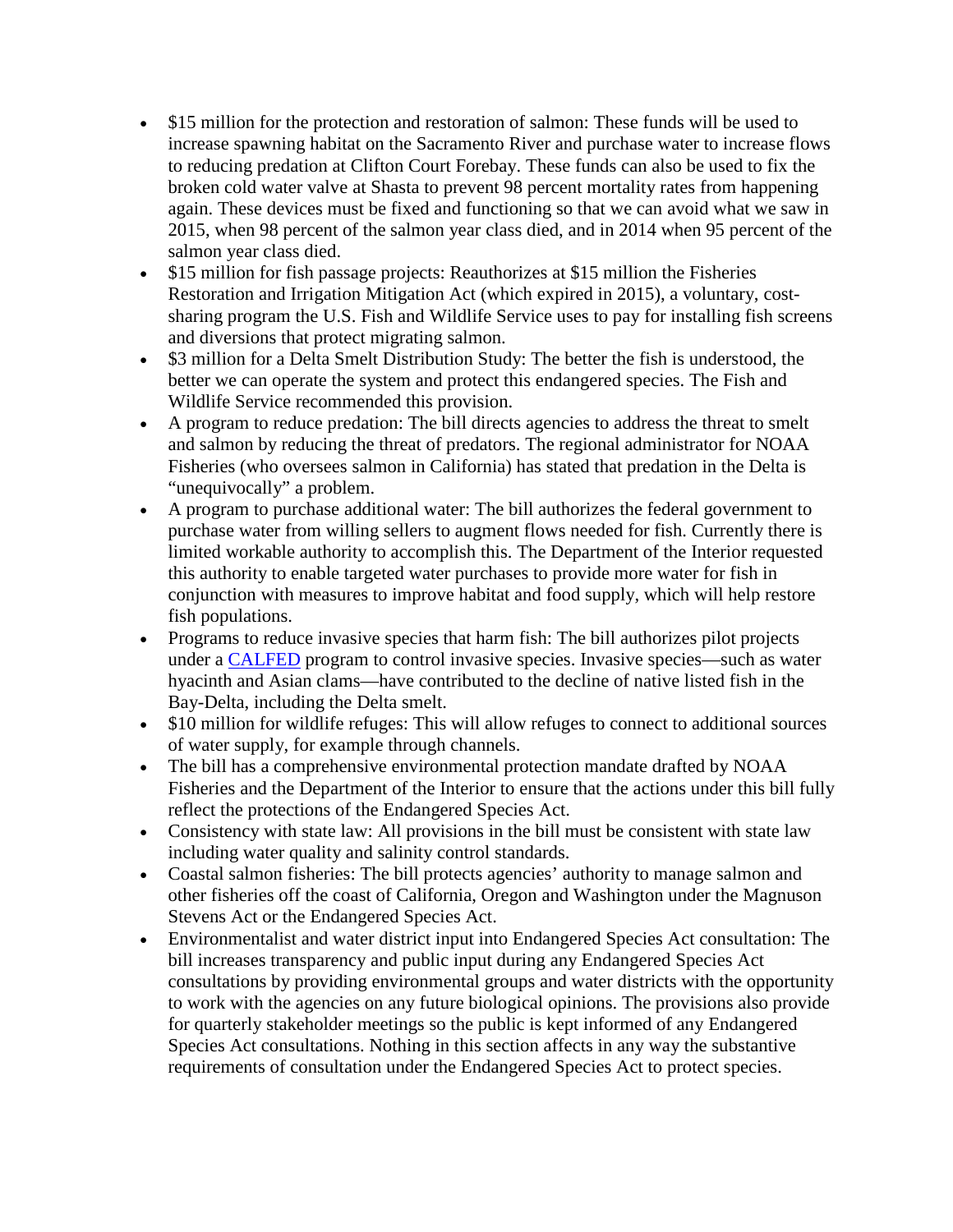#### **Long-term water infrastructure provisions**

- Authorization of projects: \$515 million, fully offset, goes to storage, recycling, reuse and desalination projects. These funds will help supplement California's water bond.
- Funds: The bill authorizes the following funds:
- Desalination: \$30 million for design and construction of desalination projects.
- Water recycling, reuse and conservation: Increases funding for WaterSMART by \$100 million (from \$350 million to \$450 million), including \$50 million for water supply and conservation activities on the Colorado River. Includes another \$50 million for water recycling through a new Title XVI grant program that actually works for new water recycling projects, unlike the current program. The revised program will allow new water recycling projects to get federal funding even if Congress has not authorized each specific project.
- Storage: \$335 million in funding for storage and groundwater projects.
- Coordinated implementation with the state water bond: This will allow federal funding to go to qualified, environmentally-mitigated and cost-beneficial projects such as desalination, recycling, groundwater and storage projects on the same timeframe as projects funded under the state water bond.

### **Short-term operational provisions**

• Duration: The short-term operational provisions expire after five years. Researchers from UCLA have reported that it will take approximately four and a half years for a full recovery from the drought.

#### **Eight key provisions will allow more water to be captured and stored:**

1) Daily monitoring for fish closer to the pumps will allow pumps to be operated at higher levels while better protecting fish. This daily boat monitoring for smelt will occur when water [turbidity](https://mavensnotebook.com/glossary/turbidity/) levels are high (cloudy water attracts fish to pumps), which will allow pumping decisions to be made based the actual location of the fish.

2) Ending the winter storm "payback" requirement will allow agencies to capture additional water during winter storms. Agencies may increase pumping during winter storms so long as they do not violate the environmental protection mandate. Once storms end, agencies would no longer be required to "pay back" water already pumped unless there was an environmental reason to do so.

3) Requires agencies to explain why pumping occurs at lower levels than allowed by the biological opinions. The requirement is about transparency: agencies must provide reasons for why pumping was reduced.

4) Agencies must maximize water supplies consistent with applicable laws and biological opinions. The bill also makes very clear that agencies can take no action that would violate the Endangered Species Act or biological opinions.

5) Pilot Project to open Delta Cross-Channel Gates in a manner that achieves increased water supply without any harm to fish. The agencies would evaluate alternative ways to open the gates and protect fish during their migration. If the pilot project is successful, it would yield extra water with no harm to the fish or water quality.

6) Extending the time period for water transfers by five months. The current transfer window of July through September is extended to April through November. This makes water available during the critical spring planting season.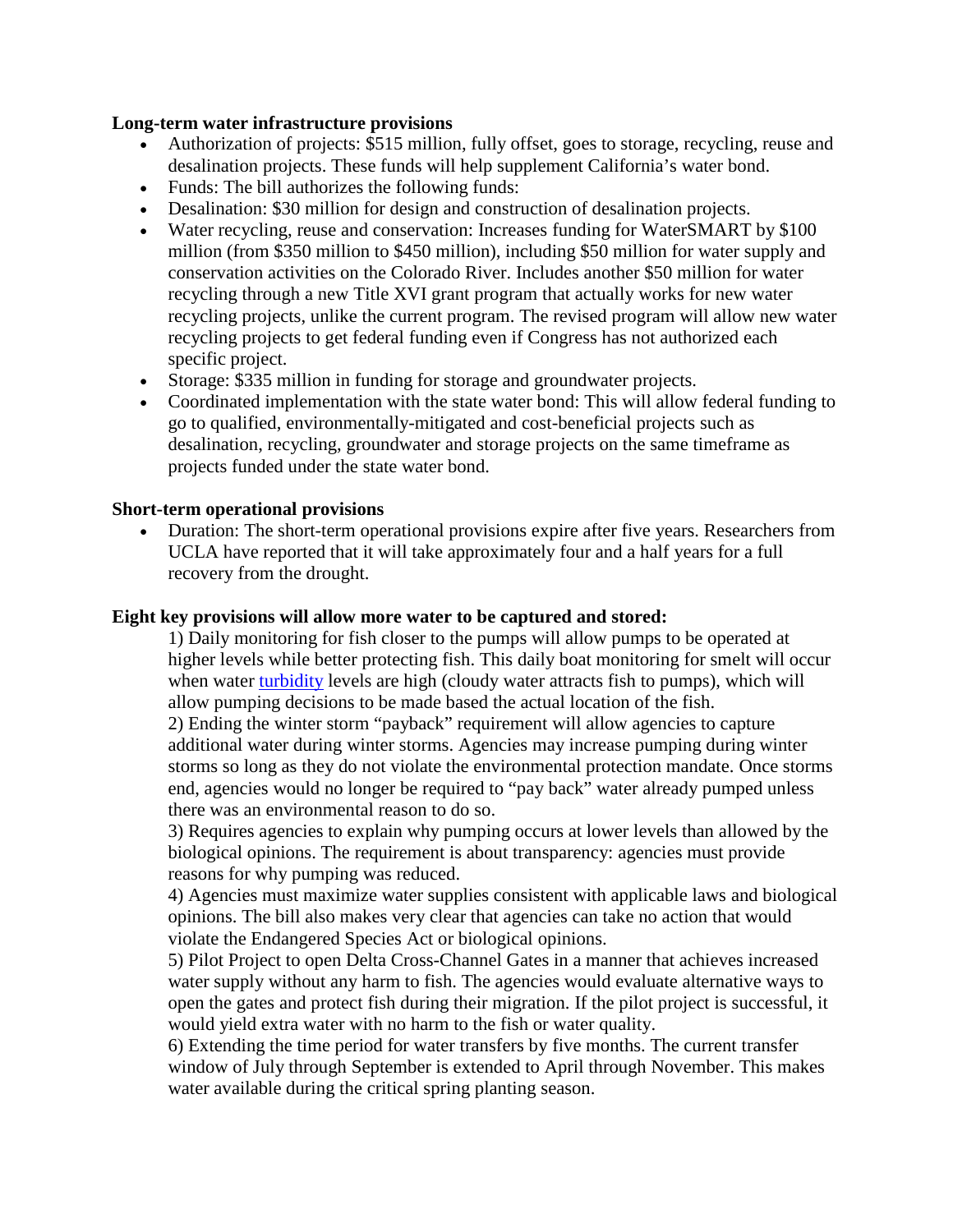7) Allowing a 1:1 ratio for water transfers. The provision provides a strong incentive for water transfers during critical salmon migratory periods in April and May in the lower San Joaquin. Through transfers, the same unit of water can therefore help both fish and farms. This provision helps facilitate voluntary transfers in April and May by allowing a 1:1 inflow to export ratio solely for water transfers. Buyers and sellers have little incentive to transfer water unless they receive the full value of their water—the 1:1 ratio. The bill includes strong environmental protections to ensure this water is in addition to the regular flow of the river, extra water that will benefit fish.

8) Allowing expedited reviews of transfers and the construction of barriers. To expedite environmental reviews of proposed water transfers, agencies are directed to finish their reviews within 45 days of receiving complete applications for the transfers. The approval of temporary salinity barriers must be completed within 60 days. If environmental impact statements must be prepared under NEPA, the agencies can take longer than the generally applicable deadlines.

### **Outreach process**

- Over the course of two years, Senator Feinstein and her staff took hundreds of meetings, phone calls and discussions. Feedback was accepted from Republicans and Democrats and Senator Feinstein made dozens of changes to the bill text in response to comments from environmental groups, water districts, cities, rural communities, fishermen and farmers.
- The bill was also reviewed by experts with federal and state agencies to ensure it would remain within the bounds of the Endangered Species Act and relevant biological opinions.
- A previous version of the bill introduced in February 2016 (S. 2533) received support from 151 organizations and public officials from across California.

### **Savings clause**

• Following is the bill's savings clause that prevents the legislation from violating state or federal environmental laws including the Endangered Species Act and biological opinions. Bracketed text is where each part of the clause originated.

### **Sec. 4012. SAVINGS LANGUAGE.**

(a) IN GENERAL.—This Act shall not be interpreted or implemented in a manner that—

(1) preempts or modifies any obligation of the United States to act in conformance with applicable State law, including applicable State water law; [requested by Governor Brown's office; also included in February 2016 Feinstein drought bill] (2) affects or modifies any obligation under the [Central Valley](https://mavensnotebook.com/glossary/central-valley-project-improvement-act/)  [Project Improvement Act](https://mavensnotebook.com/glossary/central-valley-project-improvement-act/) (Public Law 102–575; 106 Stat. 4706), except for the savings provisions for the Stanislaus River predator management program expressly established by section 12(b); [included in February 2016 Feinstein drought bill] (3) overrides, modifies, or amends the applicability of the Endangered Species Act of 1973 (16 U.S.C. 1531 et seq.) or the application of the smelt and salmonid biological opinions to the operation of the Central Valley Project or the State Water Project; [drafted by NOAA Fisheries and the